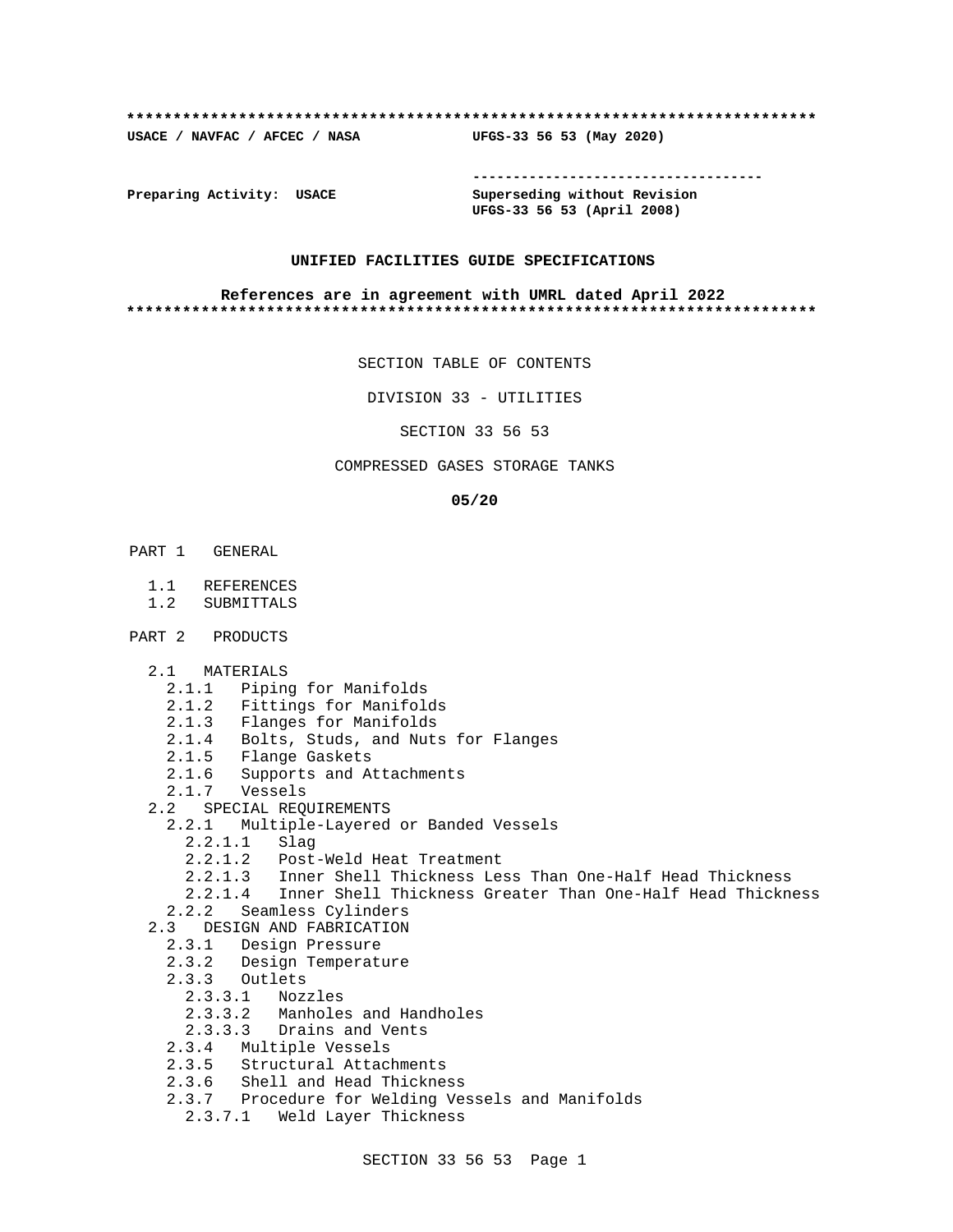2.3.7.2 Continuity of Backing Ring 2.3.8 Joint Efficiency 2.3.9 Pressure Relief Devices 2.4 TESTING 2.4.1 Notched-Bar Impact Tests for Material 2.4.1.1 Impact Specimens 2.4.1.1.1 Test Plates for Welded Vessels 2.4.1.1.2 Multiple-Layered Plate Material Seamless Vessels 2.4.1.2 Minimum Impact Value 2.4.1.3 Additional Tests of Welded and Seamless Vessels 2.4.2 Mechanical Property Tests 2.4.2.1 Welded Vessels 2.4.2.2 Seamless Vessels 2.4.3 Hydrostatic Testing 2.5 INSPECTION AND REPAIR OF DEFECTS 2.5.1 Personnel Qualifications 2.5.2 Radiography of Buttwelded Pipe Joints 2.5.3 Radiography of Welded Vessels 2.5.4 Magnetic Particle Inspection Inspection for Laminations 2.5.6 Dye Penetrant Inspection 2.5.7 Repair of Defects 2.6 CLEANING 2.6.1 Internal Cleaning 2.6.2 Permissible Contamination Limits 2.6.3 Miscellaneous Requirements 2.6.3.1 Nominal-Rated Filters 2.6.3.2 Clean Water 2.6.3.3 Dry Air 2.6.3.4 Nitrogen 2.6.3.5 Hydrocarbon<br>2.6.3.6 Solid Parti Solid Particle<br>Fiber  $2.6.3.7$  2.6.3.8 White Metal 2.6.4 Cleaning Procedures 2.6.4.1 Cleaning During Fabrication 2.6.4.2 After Cleaning 2.6.5 Drying 2.6.6 Testing of Cleaned Vessels and Manifolds 2.6.7 Inspection 2.6.7.1 Inspection No. 1, Final Rinse 2.6.7.2 Inspection No. 2, Visual 2.6.7.3 Inspection No. 3, Ultraviolet Light 2.6.7.4 Inspection No. 4, Wipe Test 2.7 SEALING 2.7.1 Seals 2.7.2 Flanged Openings 2.7.3 Threaded Openings 2.8 CERTIFICATE<br>2.9 PRESSURIZIN 2.9 PRESSURIZING 2.10 PAINTING 2.10.1 Exterior Surfaces 2.10.2 Cleaning and Preparation of Surfaces 2.10.3 Painting of Surfaces PART 3 EXECUTION

3.1 FOUNDATIONS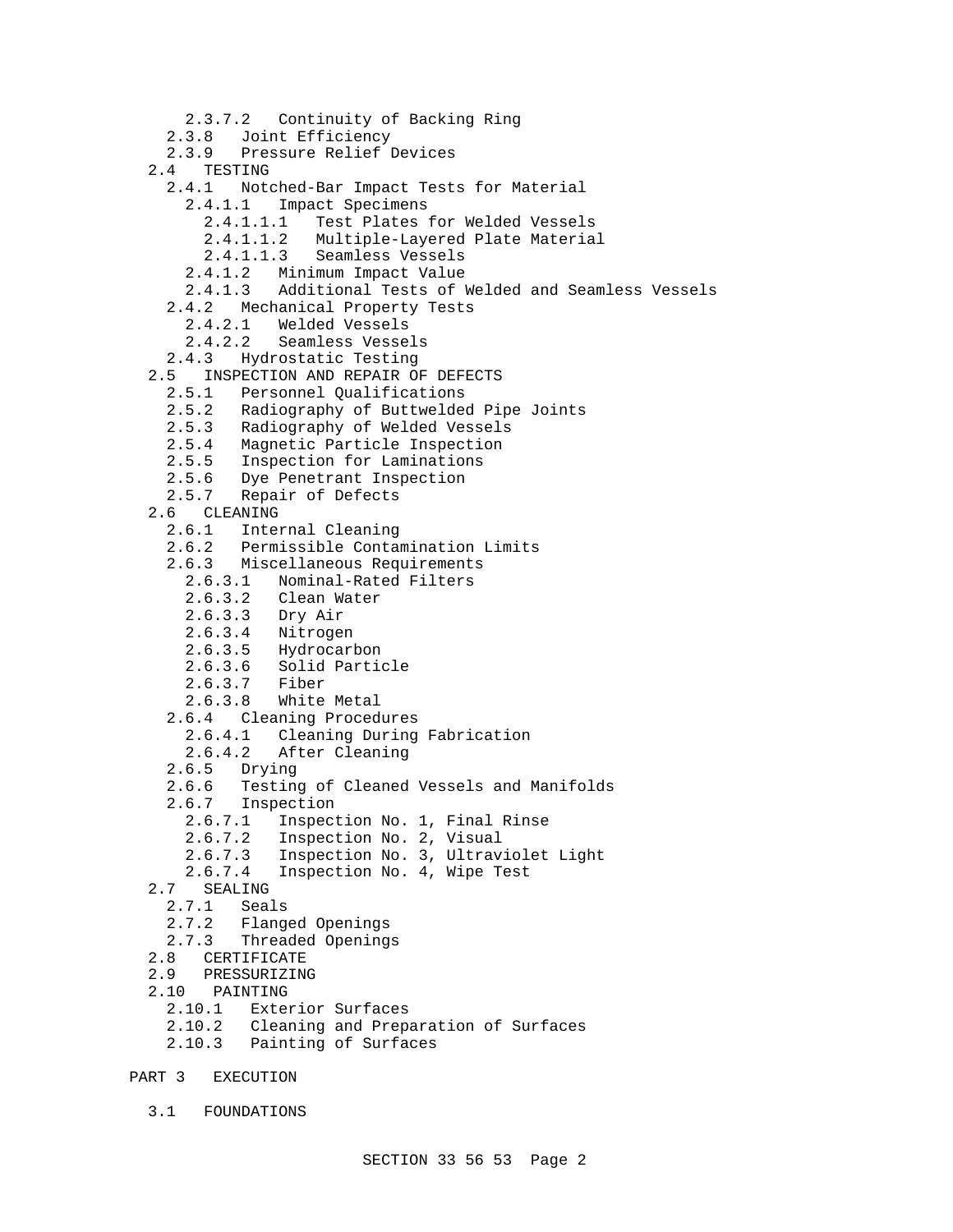- 3.1.1 Excavation, Filling, and Grading
- 3.1.2 Anchor Bolts
- 3.2 INSTALLATION
	- 3.2.1 Equipment
	- 3.2.2 Piping
- 3.3 FIELD TESTING
- 3.3.1 Testing Materials
- 3.3.2 Procedure
	- 3.4 TOUCHUP PAINTING
- -- End of Section Table of Contents --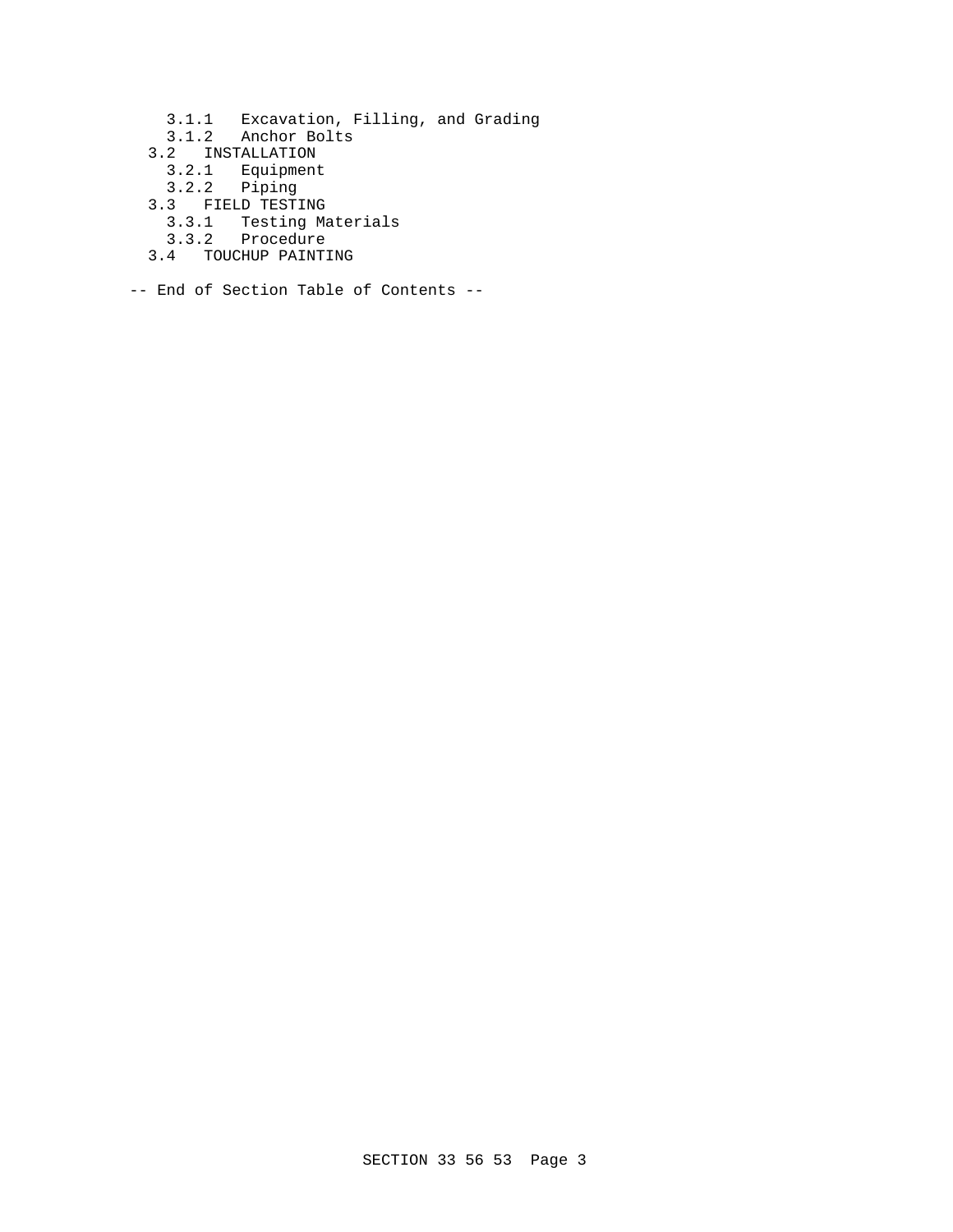UFGS-33 56 53 (May 2020)

USACE / NAVFAC / AFCEC / NASA

--------------------------------------

Preparing Activity: USACE

Superseding without Revision UFGS-33 56 53 (April 2008)

#### UNIFIED FACILITIES GUIDE SPECIFICATIONS

References are in agreement with UMRL dated April 2022 

#### SECTION 33 56 53

COMPRESSED GASES STORAGE TANKS  $05/20$ 

NOTE: This guide specification covers the requirements for pressure vessels for the storage of compressed gases.

Adhere to UFC 1-300-02 Unified Facilities Guide Specifications (UFGS) Format Standard when editing this quide specification or preparing new project specification sections. Edit this guide specification for project specific requirements by adding, deleting, or revising text. For bracketed items, choose applicable item(s) or insert appropriate information.

Remove information and requirements not required in respective project, whether or not brackets are present.

Comments, suggestions and recommended changes for this guide specification are welcome and should be submitted as a Criteria Change Request (CCR). 

#### PART 1 GENERAL

NOTE: This guide specification is intended to be used for installation of unfired pressure vessels for the storage of compressed gases such as helium, nitrogen, oxygen, and air in the temperature range of plus 49 degrees C to minus 40 degrees C plus 120 degrees F to minus 40 degrees F. Its use is not intended for cryogenic fluids nor for commercial compressed air receivers operating at pressures of approximately 2.1 MPa 300 psig or below. If corrosive gases are stored, special treatment for the interior of the vessel will be specified. Lining materials such as alloy or epoxy coatings may be used for the interior of the vessels. The drawings will show all piping connection points both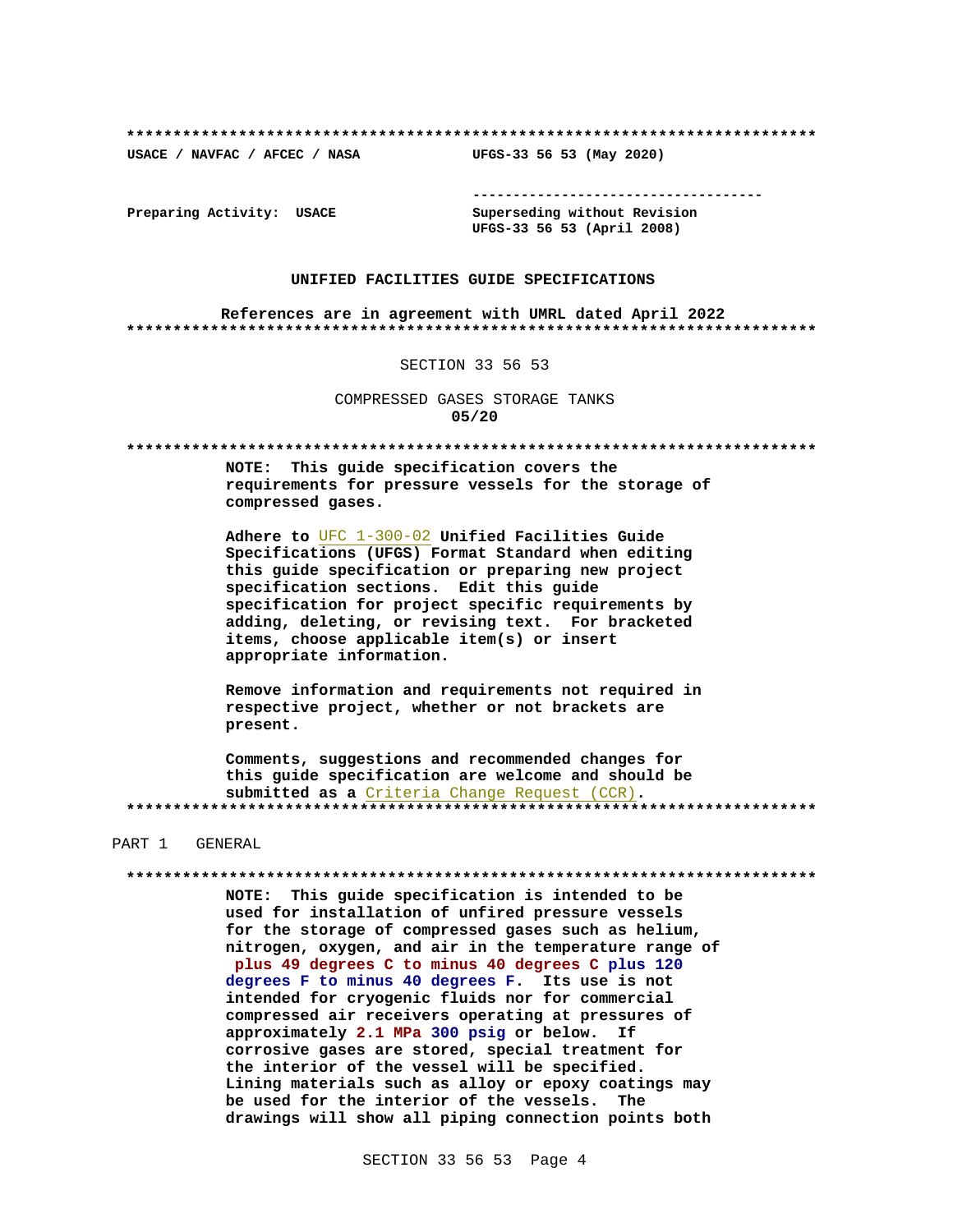in physical location and size. 

#### 1.1 REFERENCES

#### 

NOTE: This paragraph is used to list the publications cited in the text of the guide specification. The publications are referred to in the text by basic designation only and listed in this paragraph by organization, designation, date, and title.

Use the Reference Wizard's Check Reference feature when you add a Reference Identifier (RID) outside of the Section's Reference Article to automatically place the reference in the Reference Article. Also use the Reference Wizard's Check Reference feature to update the issue dates.

References not used in the text will automatically be deleted from this section of the project specification when you choose to reconcile references in the publish print process. 

The publications listed below form a part of this specification to the extent referenced. The publications are referred to within the text by the basic designation only.

AMERICAN SOCIETY OF MECHANICAL ENGINEERS (ASME)

| <b>ASME B16.5</b>            | (2020) Pipe Flanges and Flanged Fittings<br>NPS 1/2 Through NPS 24 Metric/Inch Standard |
|------------------------------|-----------------------------------------------------------------------------------------|
| <b>ASME B16.20</b>           | (2017) Metallic Gaskets for Pipe Flanges                                                |
| <b>ASME B31.3</b>            | (2020) Process Piping                                                                   |
| ASME BPVC SEC IX             | (2017; Errata 2018) BPVC Section<br>IX-Welding, Brazing and Fusing<br>Oualifications    |
| ASME BPVC SEC V              | (2017) BPVC Section V-Nondestructive<br>Examination                                     |
| ASME BPVC SEC VIII D1        | (2019) BPVC Section VIII-Rules for<br>Construction of Pressure Vessels Division 1       |
| (ASTM)<br>ASTM INTERNATIONAL |                                                                                         |

# (2019) Standard Specification for Carbon ASTM A36/A36M Structural Steel

**ASTM A182/A182M** (2021) Standard Specification for Forged or Rolled Alloy and Stainless Steel Pipe Flanges, Forged Fittings, and Valves and Parts for High-Temperature Service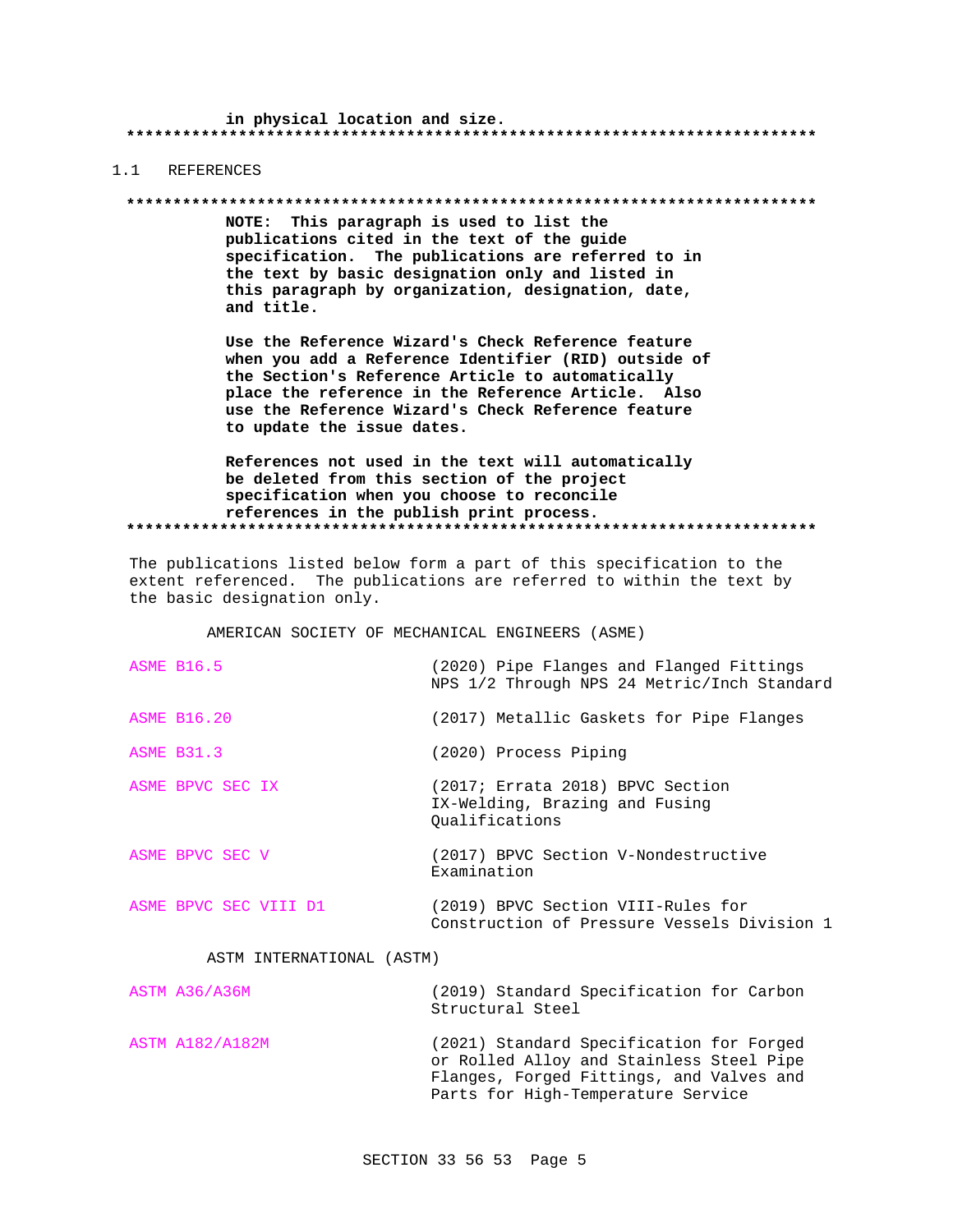ASTM A193/A193M (2020) Standard Specification for Alloy-Steel and Stainless Steel Bolting Materials for High-Temperature Service and Other Special Purpose Applications ASTM A194/A194M (2020a) Standard Specification for Carbon Steel, Alloy Steel, and Stainless Steel Nuts for Bolts for High-Pressure or High-Temperature Service, or Both ASTM A240/A240M (2020a) Standard Specification for Chromium and Chromium-Nickel Stainless Steel Plate, Sheet, and Strip for Pressure Vessels and for General Applications ASTM A312/A312M (2021) Standard Specification for Seamless, Welded, and Heavily Cold Worked Austenitic Stainless Steel Pipes ASTM A320/A320M (2021a) Standard Specification for Alloy-Steel and Stainless Steel Bolting for Low-Temperature Service ASTM A370 (2021) Standard Test Methods and Definitions for Mechanical Testing of Steel Products ASTM A376/A376M (2019) Standard Specification for Seamless Austenitic Steel Pipe for High-Temperature Service ASTM A403/A403M (2020) Standard Specification for Wrought Austenitic Stainless Steel Piping Fittings ASTM E165/E165M (2018) Standard Practice for Liquid Penetrant Examination for General Industry ASTM E709 (2021) Standard Guide for Magnetic Particle Testing MANUFACTURERS STANDARDIZATION SOCIETY OF THE VALVE AND FITTINGS INDUSTRY (MSS) MSS SP-58 (2018) Pipe Hangers and Supports - Materials, Design and Manufacture, Selection, Application, and Installation SOCIETY FOR PROTECTIVE COATINGS (SSPC)

# SSPC Paint 21 (1982; E 2004) White or Colored Silicone Alkyd Paint (Type I, High Gloss and Type II, Medium Gloss) SSPC Paint 25 (1997; E 2004) Zinc Oxide, Alkyd, Linseed

Oil Primer for Use Over Hand Cleaned Steel, Type I and Type II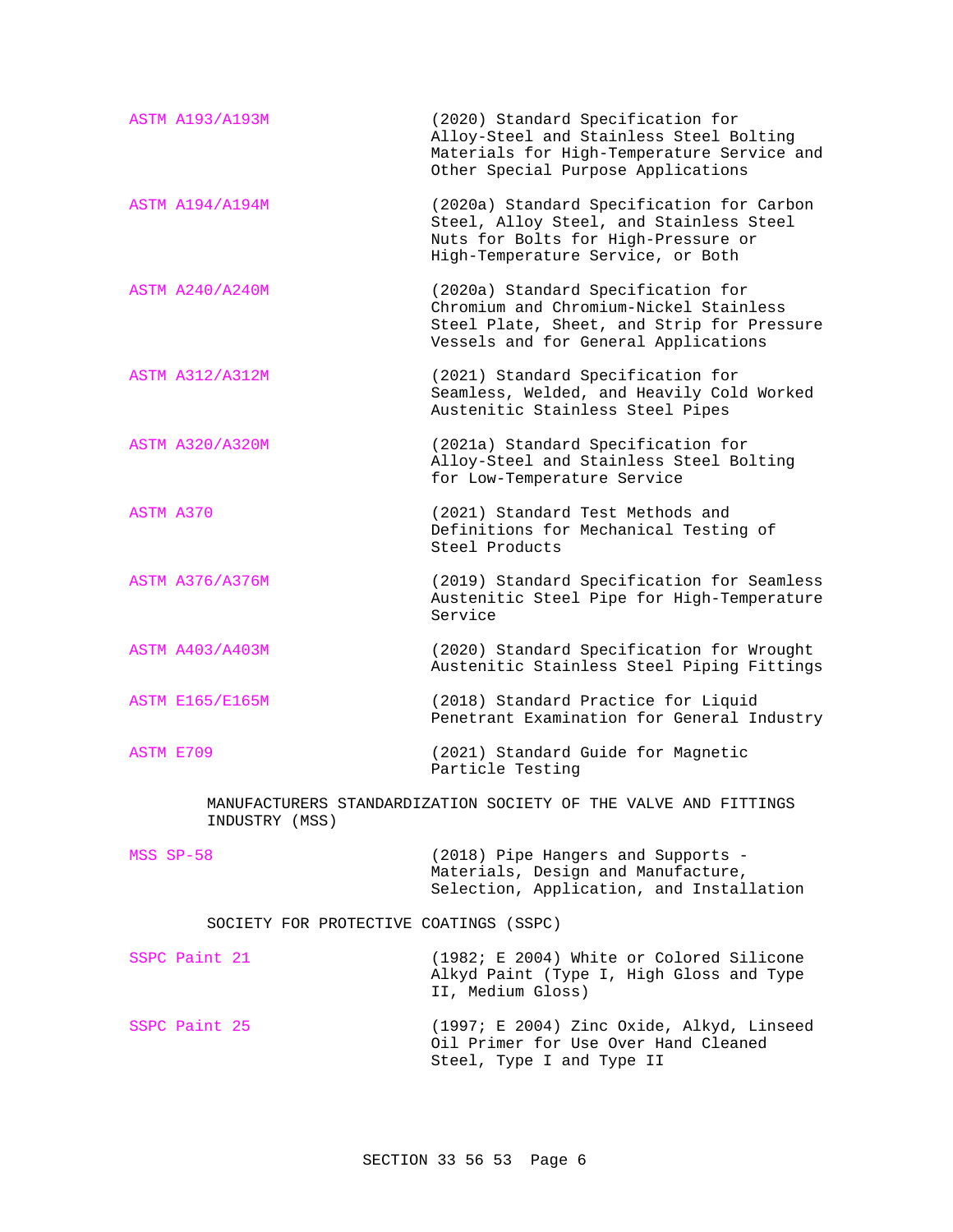#### SOCIETY OF AUTOMOTIVE ENGINEERS INTERNATIONAL (SAE)

SAE AS598

(2012) Aerospace Microscopic Sizing and Counting of Particulate Contamination for Fluid Power Systems

#### $1.2$ SUBMITTALS

#### 

NOTE: Review submittal description (SD) definitions in Section 01 33 00 SUBMITTAL PROCEDURES and edit the following list, and corresponding submittal items in the text, to reflect only the submittals required for the project. The Guide Specification technical editors have classified those items that require Government approval, due to their complexity or criticality, with a "G." Generally, other submittal items can be reviewed by the Contractor's Quality Control System. Only add a "G" to an item, if the submittal is sufficiently important or complex in context of the project.

For Army projects, fill in the empty brackets following the "G" classification, with a code of up to three characters to indicate the approving authority. Codes for Army projects using the Resident Management System (RMS) are: "AE" for Architect-Engineer; "DO" for District Office (Engineering Division or other organization in the District Office); "AO" for Area Office; "RO" for Resident Office; and "PO" for Project Office. Codes following the "G" typically are not used for Navy, Air Force, and NASA projects.

The "S" classification indicates submittals required as proof of compliance for sustainability Guiding Principles Validation or Third Party Certification and as described in Section 01 33 00 SUBMITTAL PROCEDURES.

Choose the first bracketed item for Navy, Air Force and NASA projects, or choose the second bracketed item for Army projects. 

Government approval is required for submittals with a "G" or "S" classification. Submittals not having a "G" or "S" classification are [for Contractor Quality Control approval.][for information only. When used, a code following the "G" classification identifies the office that will review the submittal for the Government.] Submit the following in accordance with Section 01 33 00 SUBMITTAL PROCEDURES:

SD-02 Shop Drawings

```
Installation; G[, [\underline{\hspace{1cm}}]]
```
SD-06 Test Reports

Test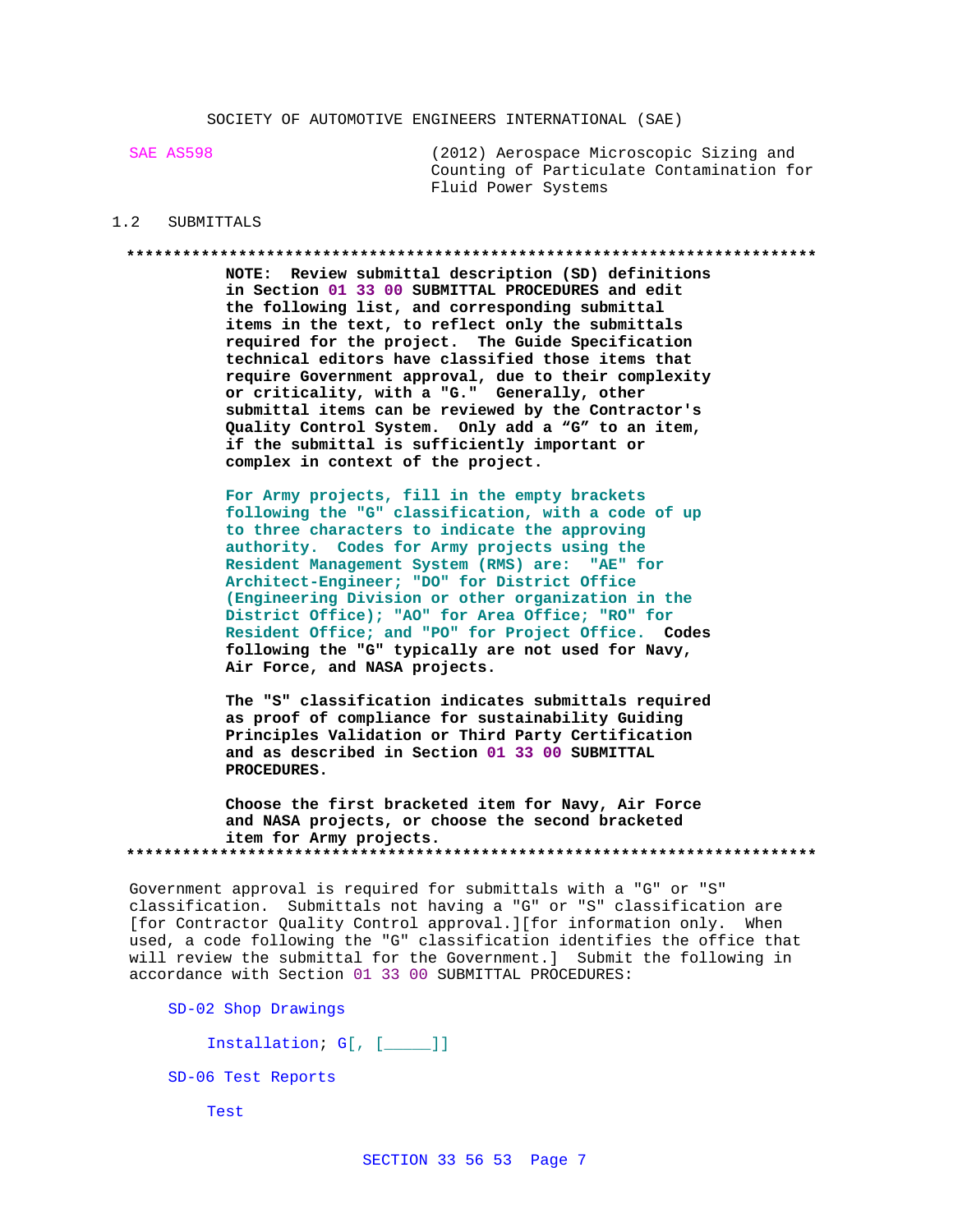Procedure for Welding Vessels and Manifolds

SD-07 Certificates

Cleaning

- PART 2 PRODUCTS
- 2.1 MATERIALS

#### 

#### NOTE: The vessel design pressure will determine the schedule of pipe, type of flange facing, and whether pipe or tubing and flanges or high-pressure fittings are required.

Use a nameplate on vessels except when stamping is directly applied. A nameplate plainly stamped in letters not less than 10 mm 3/8 inch high shall be permanently attached to vessel or vessel assembly structure at a conspicuous location. Attachment to shell or head portions or around the nozzle openings of vessel shall be by welding, brazing, soldering, or by tamper-resistant mechanical fasteners of suitable metal construction. Attachment by pressure sensitive adhesives of any type is not acceptable. Stamping shall show serial number, symbols of the manufacturer, specification number, date of manufacture, design pressure, test pressure, maximum allowable working pressure at operating temperature, minimum working temperature for vessels that operate, and water volume capacity in cubic feet to nearest tenth. Manifolds shall be identified by a stainless steel plate or tag attached by stainless steel bands or clamps and shall show serial number, if any, symbols of the manufacturer, specification number, date of manufacture, design pressure, and test pressure. Vessels shall be code stamped in accordance with ASME BPVC SEC VIII D1. Asbestos and asbestos-containing products will not be allowed.

#### $2.1.1$ Piping for Manifolds

Piping for manifolds shall be seamless stainless steel pipe or stainless steel tubing suitable for service and pressure through a temperature range of plus 49 to minus 87 degrees C plus 120 to minus 125 degrees F, in accordance with ASME B31.3. Stainless steel pipe in thicknesses up to and including Schedule 80S shall conform to ASTM A312/A312M, Grade TP 304L or ASTM A376/A376M, Grade TP 304; thicknesses greater than Schedule 80S shall conform to ASTM A376/A376M, Grade TP 304.

#### $2.1.2$ Fittings for Manifolds

Fittings for manifolds shall be seamless buttweld or socket-weld type and of material conforming to ASTM A403/A403M, Grade WP 304L, or if tubing is used, fittings shall be stainless steel positive mechanical high-pressure threaded type. Fittings shall be suitable for pressures specified for vessels and shall be compatible with manifold piping or tubing.

#### 2.1.3 Flanges for Manifolds

Flanges for manifolds shall be of forged stainless steel conforming to ASTM A182/A182M, Grades F 304, F 316, or F 347. Flanges shall conform to ASME B16.5 where pressure-temperature ratings fall within limits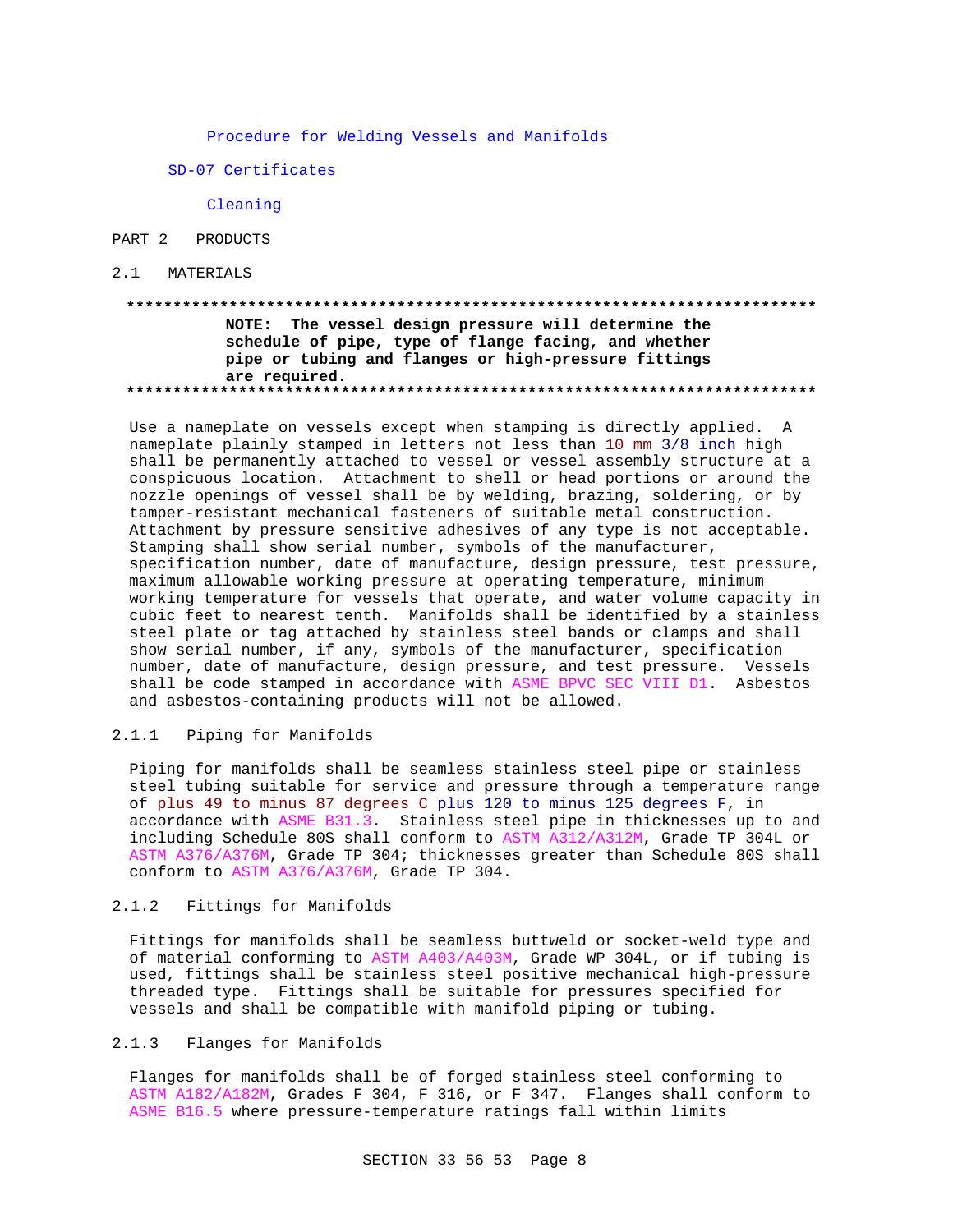established therein. For pressure-temperature outside such limits, flanges shall conform to Appendix 2 of ASME BPVC SEC VIII D1.

#### 2.1.4 Bolts, Studs, and Nuts for Flanges

Bolts and studs for flanges for stainless steel manifolds shall be strain hardened and shall conform to ASTM A320/A320M, Grade B8 or equivalent age-hardened material. Nuts shall conform to ASTM A194/A194M, Grade 4, and shall be hexagonal American Standard Heavy Series. For manways and for other than stainless steel flanges, bolts and studs shall conform to ASTM A193/A193M, Grade B7, and nuts shall conform to ASTM A194/A194M, Grade 2H.

#### 2.1.5 Flange Gaskets

Gaskets for ring type joint flanges shall be octagonal, fully annealed stainless steel ring type gaskets with dimensions conforming to ASME B16.20. Gaskets for helium service shall be oval type.

### 2.1.6 Supports and Attachments

Structural steel for supports or structural attachments shall conform to requirements specified for vessel or to ASTM A36/A36M. Where legs of ASTM A36/A36M steel are attached to stainless steel vessels, pads of ASTM A240/A240M steel shall be used to make the attachment.

# 2.1.7 Vessels

Vessels shall be constructed of steels which meet the requirements for design pressure and temperatures. No steel shall be used which does not meet the following minimum requirements at room temperature: elongation in 50 mm 2 inches, minimum 15 percent; reduction of area, minimum 40 percent. Where heat treatment is employed, reheat treatment will be permitted. Supporting information shall be furnished attesting to chemical composition and mechanical properties based on test results of the steel used for the design of the vessels. Where ASME BPVC SEC VIII D1 is applicable to material from which the pressure vessels are fabricated, requirements of ASME BPVC SEC VIII D1 shall be adhered to, except as modified in this section.

#### 2.2 SPECIAL REQUIREMENTS

#### 2.2.1 Multiple-Layered or Banded Vessels

Longitudinally-welded seams in individual layers shall be spaced in an offset pattern so that centers of the welded longitudinal joints of adjacent layers are separated circumferentially by a distance of at least 5 times the layer thickness. Thickness of circumferential welds for attaching heads or flanges, and the combined thickness of circumferential welds for layers, shall not be less than minimum required thickness of a hemispherical head divided by the efficiency of head-to-shell joint. Longitudinal seam welds on inner shell and all intermediate layers shall be ground flush before application of next layer.

# 2.2.1.1 Slag

Slag shall be removed after each weld layer in both longitudinal and circumferential weld joints, and each layer of weld shall be visually inspected for undercut, lack of fusion, irregularity of weld deposit, slag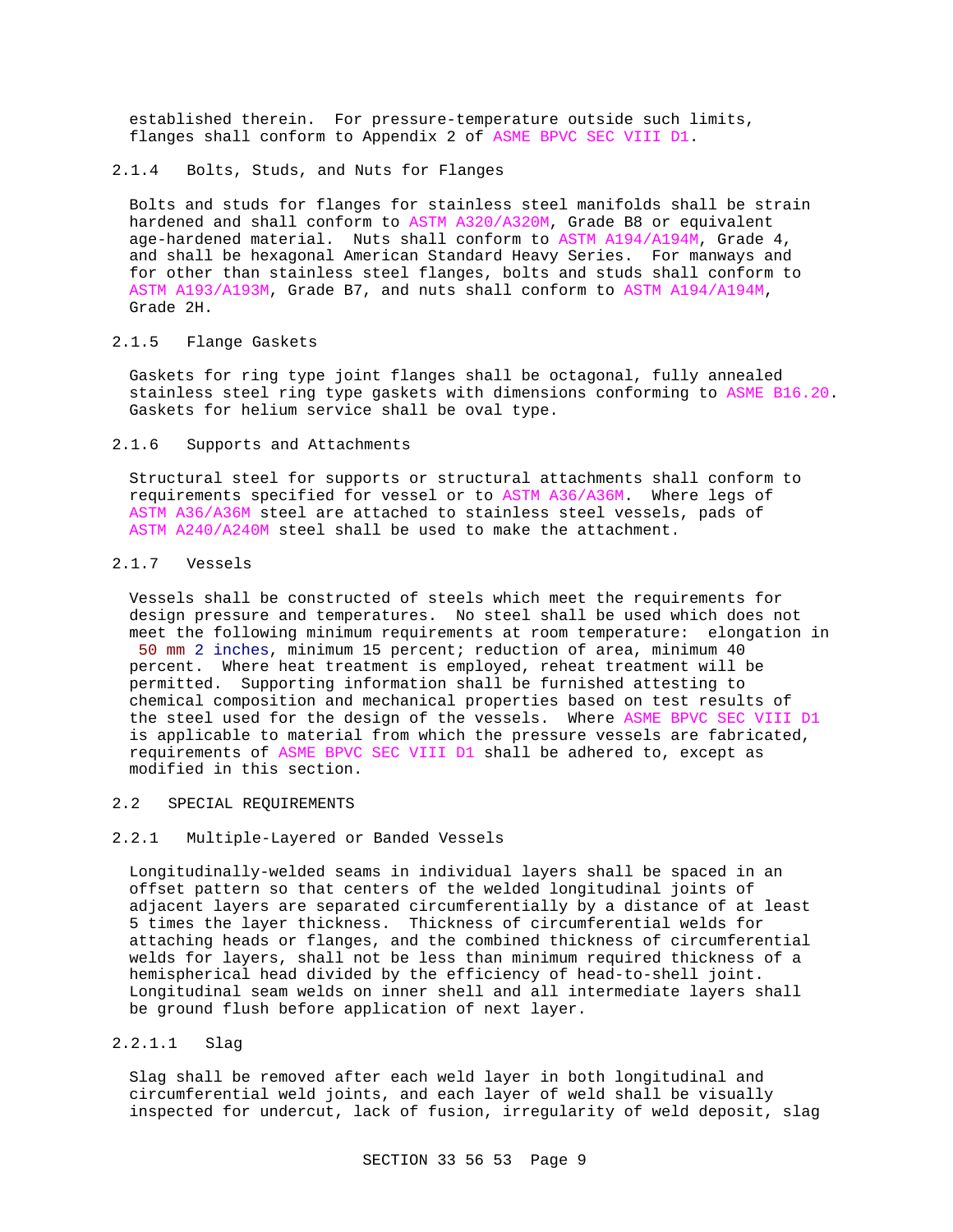inclusions, and porosity. Corrections shall be made before next weld layer is deposited.

2.2.1.2 Post-Weld Heat Treatment

Post-weld heat treatment shall be accomplished in accordance with ASME BPVC SEC VIII D1. Heads shall be stress relieved after forming operations and attachments by welding have been completed, and before assembly to vessel. Inner shell shall be stress relieved after completion of longitudinal welds.

2.2.1.3 Inner Shell Thickness Less Than One-Half Head Thickness

Where thickness of inner shell is less than one-half the required head thickness and layers are 10 mm 3/8 inch thick or less, vessel shall conform to the following:

- a. Multiple-layered shells in which layers are welded circumferentially in which each layer may be made of one or more plates shall have holes drilled radially from the outside of vessel to inner shell. Each layer plate shall have at least two vent holes of 6 mm 1/4 inch minimum diameter. Holes shall not penetrate inner shell of vessel. Drawings shall show such holes in detail.
- b. After longitudinal seam of each layer has been welded, the layer shall be hammer tested for contact with layer underneath. A loose area greater than 300 mm 12 inches circumferentially and 600 mm 24 inches longitudinally will not be accepted. A maximum single radial gap of 3 mm 0.120 inch between any two layers, as measured at the ends of the shell sections at right angles to vessel axis, will be acceptable. A gap of 1.5 mm 0.060 inch shall be limited to a length of 100 mm 4 inches; a gap of 1 mm 0.040 inch shall be limited to 150 mm 6 inches; a gap of 0.508 mm 0.020 inch shall be limited to 300 mm 12 inches. In event of more than one loose area circumferentially in any 600 mm 24 inch length, total of such areas shall not exceed the area prescribed by the above limits.
- 2.2.1.4 Inner Shell Thickness Greater Than One-Half Head Thickness

Where thickness of inner shell is greater than one-half required head thickness, vessel shall conform to one of the following requirements, as applicable.

- a. Tightness of layers having a nominal thickness of 10 mm 3/8 inch and under shall be established as specified.
- b. Tightness of vessels with layers over 10 mm 3/8 inch nominal thickness, in which inner layer is expanded to outer layer, shall be determined by demonstrated elastic behavior as substantiated by pressure volume curve during repressurization, after expansion to the design pressure to demonstrate that the layers act together.
- c. The tightness of vessels with layers over 10 mm 3/8 inch nominal thickness, in which outer layer or layers are shrunk over inner layer or layers, shall be determined by measuring the diameter or circumference of layers in cold condition to show that there is sufficient interference between layers to demonstrate that the layers act together.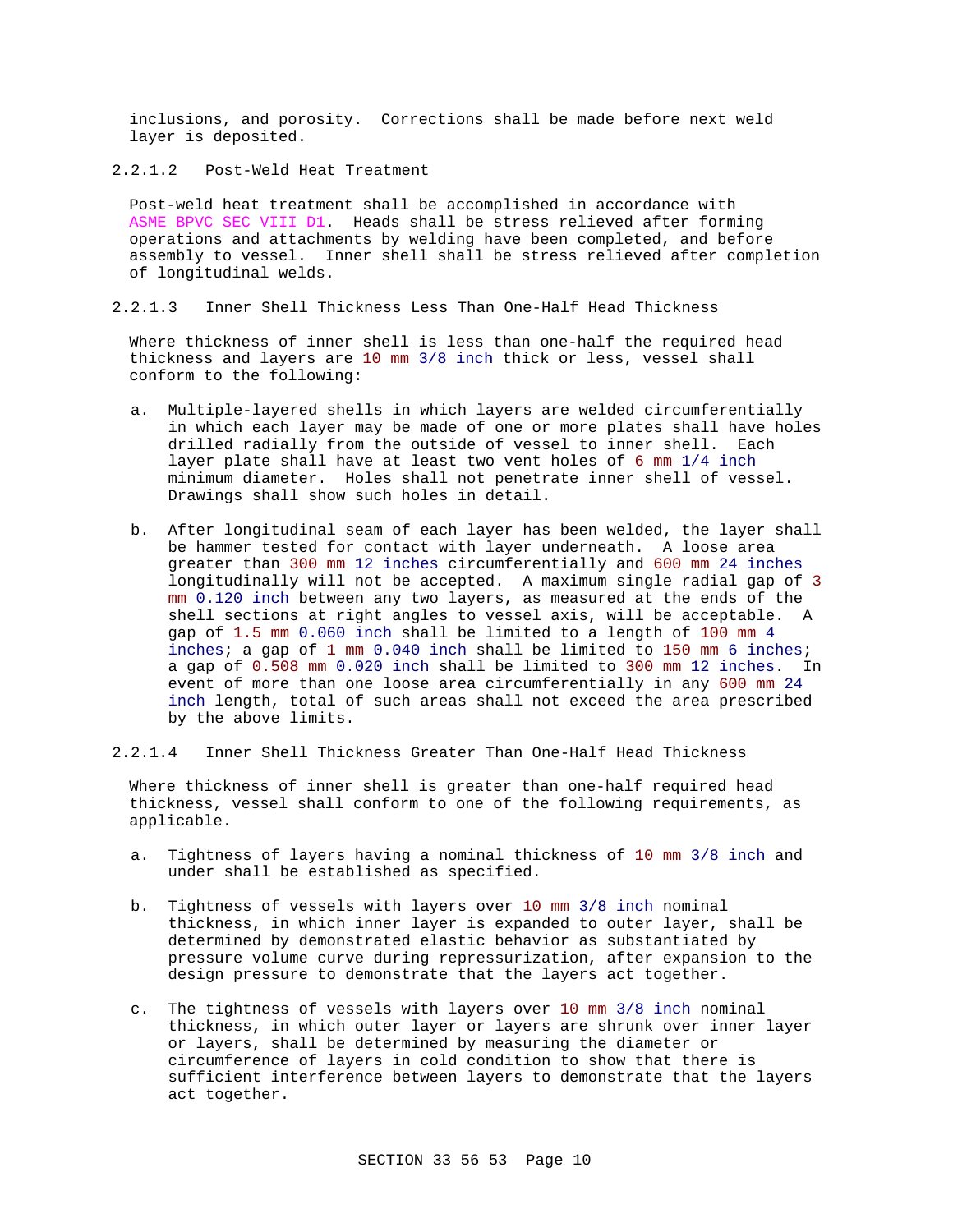#### 2.2.2 Seamless Cylinders

### **\*\*\*\*\*\*\*\*\*\*\*\*\*\*\*\*\*\*\*\*\*\*\*\*\*\*\*\*\*\*\*\*\*\*\*\*\*\*\*\*\*\*\*\*\*\*\*\*\*\*\*\*\*\*\*\*\*\*\*\*\*\*\*\*\*\*\*\*\*\*\*\*\*\* NOTE: End connections will be determined by piping system to which vessels will be connected and by the design pressure. \*\*\*\*\*\*\*\*\*\*\*\*\*\*\*\*\*\*\*\*\*\*\*\*\*\*\*\*\*\*\*\*\*\*\*\*\*\*\*\*\*\*\*\*\*\*\*\*\*\*\*\*\*\*\*\*\*\*\*\*\*\*\*\*\*\*\*\*\*\*\*\*\*\***

Seamless cylinders shall be of a type and size suitable for manifolding together to meet gaseous-storage volume requirements. Seamless cylinders shall have two outlets, one at each end on longitudinal centerline; each outlet shall be a minimum of 50 mm 2 inches in diameter for connection to piping or manifold and for inspection purposes. Vessel connections for seamless vessels shall be [adapted for and connected to in accordance with ASME B16.5] [suitable for connection of stainless steel positive mechanical high-pressure threaded type fittings]. Connections shall be suitable for pressures specified for vessels. After fabrication, seamless cylinders shall be normalized or liquid-quenched and tempered.

#### 2.3 DESIGN AND FABRICATION

Design and fabrication of vessels shall conform to ASME BPVC SEC VIII D1, except as modified herein. Vessels shall be welded cylinders or spheres, seamless cylinders, or cylinders of multiple-layered or banded construction. Vessels shall be suitable for stationary, aboveground [horizontal] [vertical] installation, exposed to atmospheric elements. Capacities of vessels shall be as shown.

2.3.1 Design Pressure

Design vessels for a pressure of [\_\_\_\_\_] kPa psig.

# 2.3.2 Design Temperature

Design vessels for a temperature range of plus 49 to minus 40 degrees C plus 120 to minus 40 degrees F.

### 2.3.3 Outlets

# **\*\*\*\*\*\*\*\*\*\*\*\*\*\*\*\*\*\*\*\*\*\*\*\*\*\*\*\*\*\*\*\*\*\*\*\*\*\*\*\*\*\*\*\*\*\*\*\*\*\*\*\*\*\*\*\*\*\*\*\*\*\*\*\*\*\*\*\*\*\*\*\*\*\* NOTE: The drawings will indicate high-pressure threaded type fittings where required, based on design pressure. \*\*\*\*\*\*\*\*\*\*\*\*\*\*\*\*\*\*\*\*\*\*\*\*\*\*\*\*\*\*\*\*\*\*\*\*\*\*\*\*\*\*\*\*\*\*\*\*\*\*\*\*\*\*\*\*\*\*\*\*\*\*\*\*\*\*\*\*\*\*\*\*\*\***

# 2.3.3.1 Nozzles

Nozzles or outlets for welded monobloc, multiple-layered, and banded vessels shall be a minimum of two in number, one at each end on the longitudinal centerline for connection to piping or manifold, and for inspection purposes and shall have a minimum diameter of 50 mm 2 inches. Nozzles and outlets shall be fully reinforced regardless of size. Flanged outlets shall conform to ASME B16.5 or to ASME BPVC SEC VIII D1. Nozzles or outlets shall be suitable for the pressures specified for vessels. Material for nozzles, outlets and flanges preferably shall be the same as that of the vessel, but may be of any other material that is compatible with vessel material. [Where shown, outlets shall be suitable for connection to stainless steel positive mechanical high-pressure threaded type fittings.]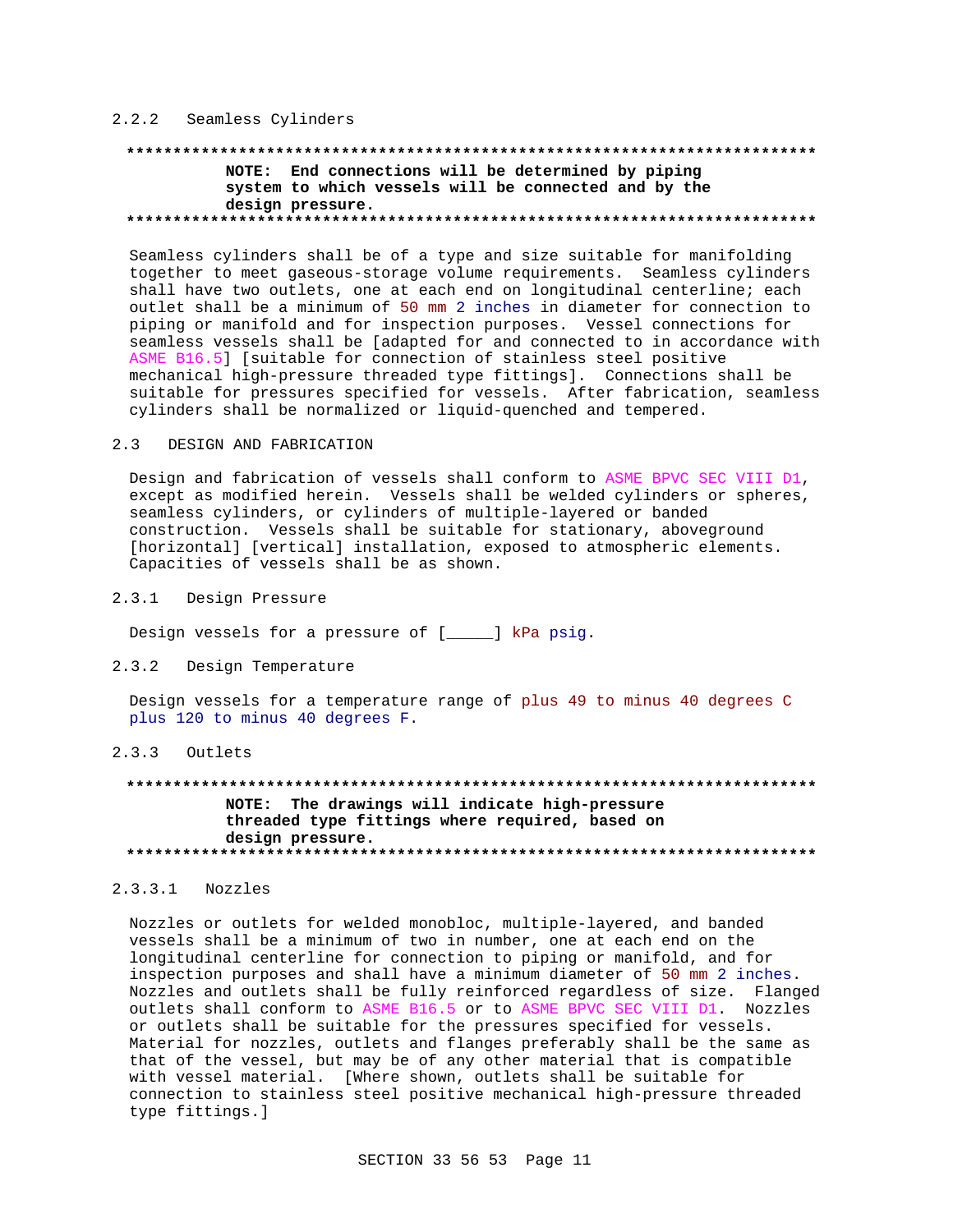#### 2.3.3.2 Manholes and Handholes

### NOTE: Manholes and handholes for internal inspection of the vessels will be specified if required.

Manholes and handholes shall conform to the requirements of subsections UG-36 through UG-46 of ASME BPVC SEC VIII D1 as applicable.

#### $2, 3, 3, 3$ Drains and Vents

# NOTE: Drains and vents to facilitate cleaning of the vessels will be specified if required.

Provide leakproof drains and vents to facilitate cleaning of vessels.

#### 2.3.4 Multiple Vessels

#### 

NOTE: To provide for maximum competition and latitude by the Contractor in sizing the pressure vessels, the total volume of each system will be specified in cubic feet (water volume) and ample physical space allocated to accommodate various arrangements and sizes of pressure vessels.

#### The drawings will show the piping connection point both in physical location and size.

Manifold multiple-vessel assemblies together to furnish required gaseous-storage volume. Terminate manifold at the piping connection point as indicated. The total cross-sectional area of manifold piping in a system must be not less than 1.5 times the cross-sectional area of the piping connection point.

#### $2.3.5$ Structural Attachments

Permanent structural attachments, including lifting lugs and erection brackets, shall not be welded to vessel parts subject to pressure stress, unless otherwise approved. If approved, such welds shall be full penetration and shall have welded layers inspected progressively by the magnetic particle method. No welding shall be performed after final stress relief or hydrostatic testing.

### 2.3.6 Shell and Head Thickness

### NOTE: If vessels are used for the storage of compressed air, an appropriate corrosion allowance on the shell and head thickness will be included.

Shell and head thickness shall be calculated in conformance with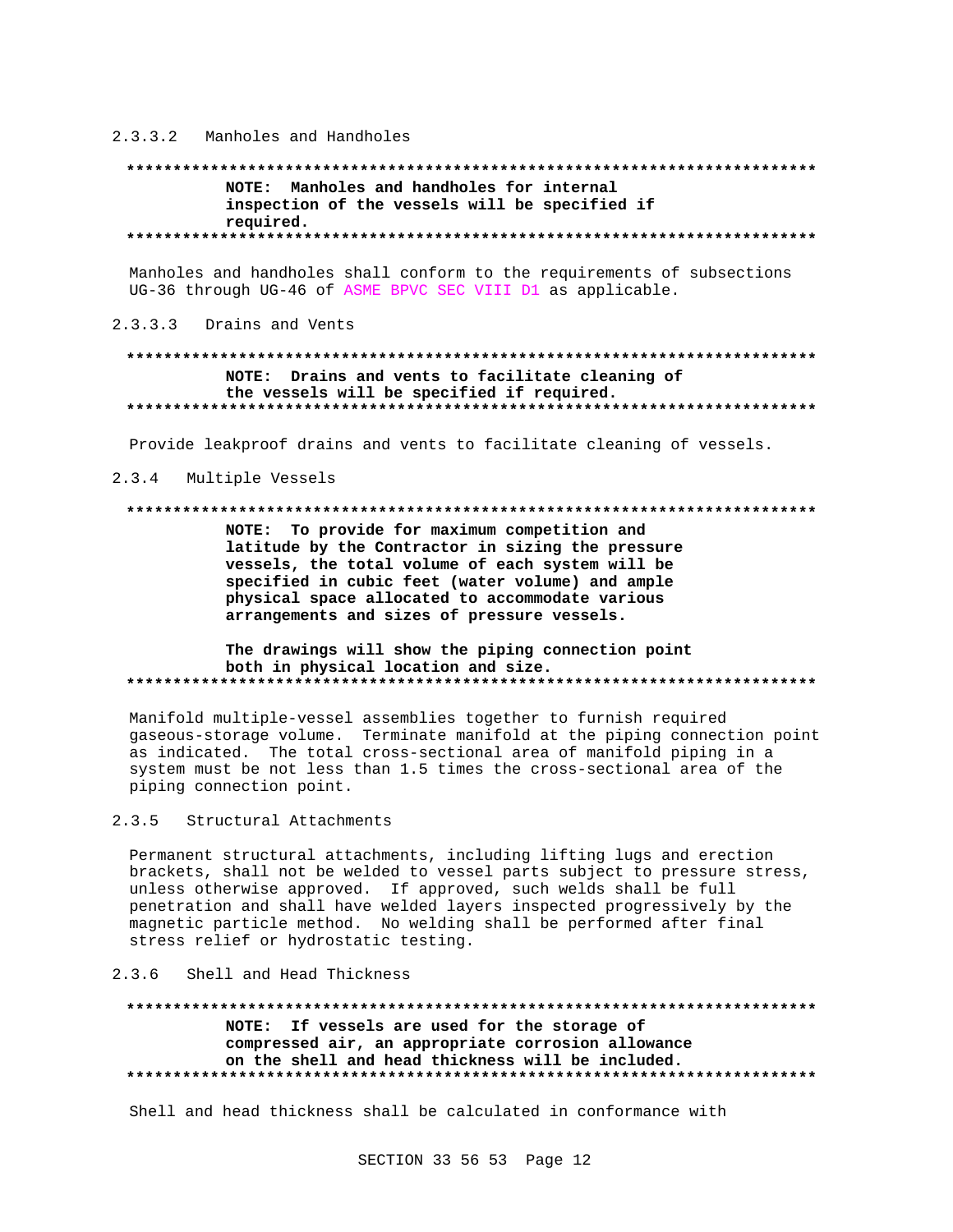ASME BPVC SEC VIII D1.

#### 2.3.7 Procedure for Welding Vessels and Manifolds

Welding procedures shall conform to requirements of ASME BPVC SEC IX and to requirements specified below. Information required by recommended Form QW-483, Article IV, of ASME BPVC SEC IX shall be submitted for approval. Submit certified copies of performance test records indicating that the welders have passed qualification test in conformance with ASME BPVC SEC IX, prior to work on piping or vessel fabrication. Where such test records are not furnished, perform qualification tests witnessed by Contracting Officer. Each welder shall be qualified for the position and type of material assigned. Requalification tests will be required when work of the welder creates a reasonable doubt as to the welder's proficiency. Such a retest may include both radiographic and mechanical tests. Welders failing a requalification test will not be permitted to work. An inert-gas shielded welding process with an inert-gas backup shall be used for the first pass of all manifold welds. Separate qualification tests shall be made on maximum joint thickness of each material and each procedure used in production of double-welded butt joints and single-welded joints. Procedures qualified for thickness greater than those specified shall be acceptable without requalification. Joint design used in test plates shall be the same as for joints used in production. A requalification test shall be made for any change in the nominal weld metal composition and for changes in any essential variables listed in ASME BPVC SEC IX. A separate qualification test shall be made for each joint design. For multiple-layered or banded vessels, the tension and guided-bend tests shall be performed on inner shell and outer layer thicknesses. For girth welds between multiple-layered shells and heads, the test specimen shall include head material as well as layered shell material. In addition to tests specified in ASME BPVC SEC IX, procedure qualification test plates shall be radiographed following the same heat-treating procedure used in production. Using radiographic procedures specified for production welds, radiographs shall conform to requirements specified.

#### 2.3.7.1 Weld Layer Thickness

Individual layer thickness of production welds shall not exceed 1.1 times that of individual layer thickness deposited in the performance qualification.

## 2.3.7.2 Continuity of Backing Ring

Backing rings shall be permitted only for circumferential weld joints which, due to access limitations, cannot be welded from both sides. If a backing bar, strap, or ring is used on inside of single buttweld joints, ends of backing bar shall be welded to produce a continuous backing element.

# 2.3.8 Joint Efficiency

A joint efficiency not greater than 0.95 shall be used for staggered buttwelded longitudinal seams of multiple-layered or banded vessels, provided welds in inner shell and adjacent layer are fully radiographed and the finished weld in each of the subsequent layers is fully magnetic-particle inspected and is 7 mm 9/32 inch or less in thickness. A penetrometer thickness not more than 1 percent of total wall thickness being radiographed shall be used when radiographing adjacent layer. Joint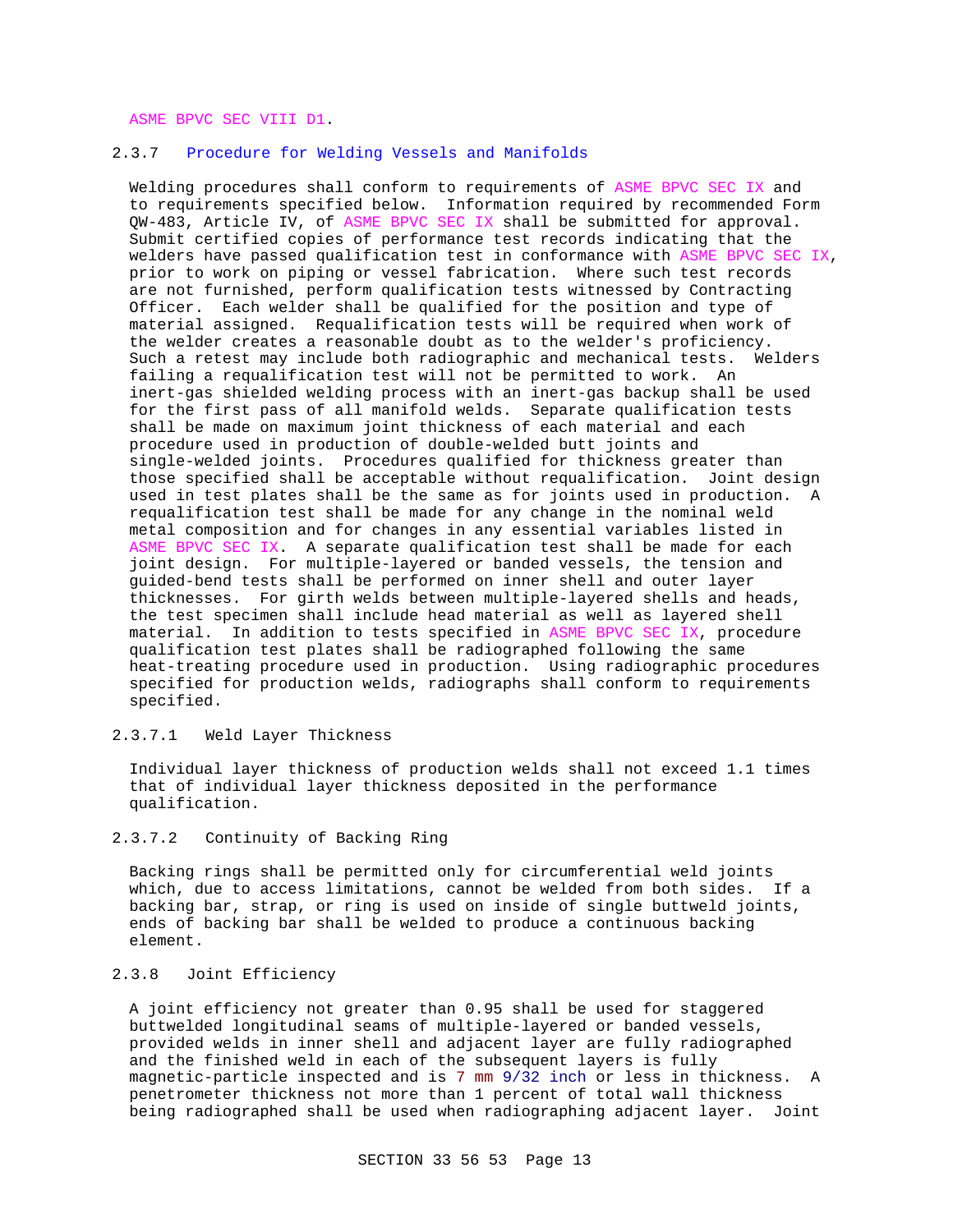efficiency for other buttwelded seams shall conform to ASME BPVC SEC VIII D1.

2.3.9 Pressure Relief Devices

All vessels, regardless of size or internal pressure, shall be provided with protective pressure relief devices conforming to the design requirements of parts UG-125 through UG-136 of ASME BPVC SEC VIII D1.

2.4 TESTING

Notify the Contracting Officer [\_\_\_\_\_] days before the performance and fabrication tests are to be conducted. Perform tests in the presence of the Contracting Officer.

2.4.1 Notched-Bar Impact Tests for Material

Materials for shells, heads, nozzles, and other vessel parts subject to stress due to pressure shall be impact tested at minus 40 degrees C minus 40 degrees F in accordance with requirements of ASME BPVC SEC VIII D1, with the following modifications:

- 2.4.1.1 Impact Specimens
- 2.4.1.1.1 Test Plates for Welded Vessels

In addition to requirements of ASME BPVC SEC VIII D1, one set of impact specimens shall be taken from the head-to-shell weld with notch in adjacent head metal in heat-affected zone. Test specimens shall be taken from mid-length of test plates.

2.4.1.1.2 Multiple-Layered Plate Material

In multiple-layered vessels which use plates 10 mm 3/8 inch or less in thickness, exclusive of the inner shell, the requirements for testing plates shall be met by testing at least one set of impact specimens for each 600 mm 2 feet of cylindrical length of each vessel.

2.4.1.1.3 Seamless Vessels

The requirements for testing impact specimens shall be met by testing one set of specimens from a test sample of the lot it represents. A lot consists of a maximum of six vessels having the same inside diameter and wall thickness in a heat-treat furnace charge from the same heat of steel. Subject the minimum 600 mm 24 inches long test sample to the same working, normalizing or quenching, and tempering and heat with the lot of production vessels. Cut impact test specimens from the central 300 mm 12 inchesof the test sample.

2.4.1.2 Minimum Impact Value

In lieu of requirements in ASME BPVC SEC VIII D1, each specimen of the set of three 10 by 10 mm 3/8 by 3/8 inch specimens shall have a specified minimum impact value of 20 J 15 foot pounds for material thickness of 13 mm 1/2 inch or greater. For thinner material, a similar specimen shall be used, except that the dimension along the axis of the notch and the specified minimum impact value shall be reduced to the largest possible of:

7.5 mm and 17 J 12.5 foot pounds minimum.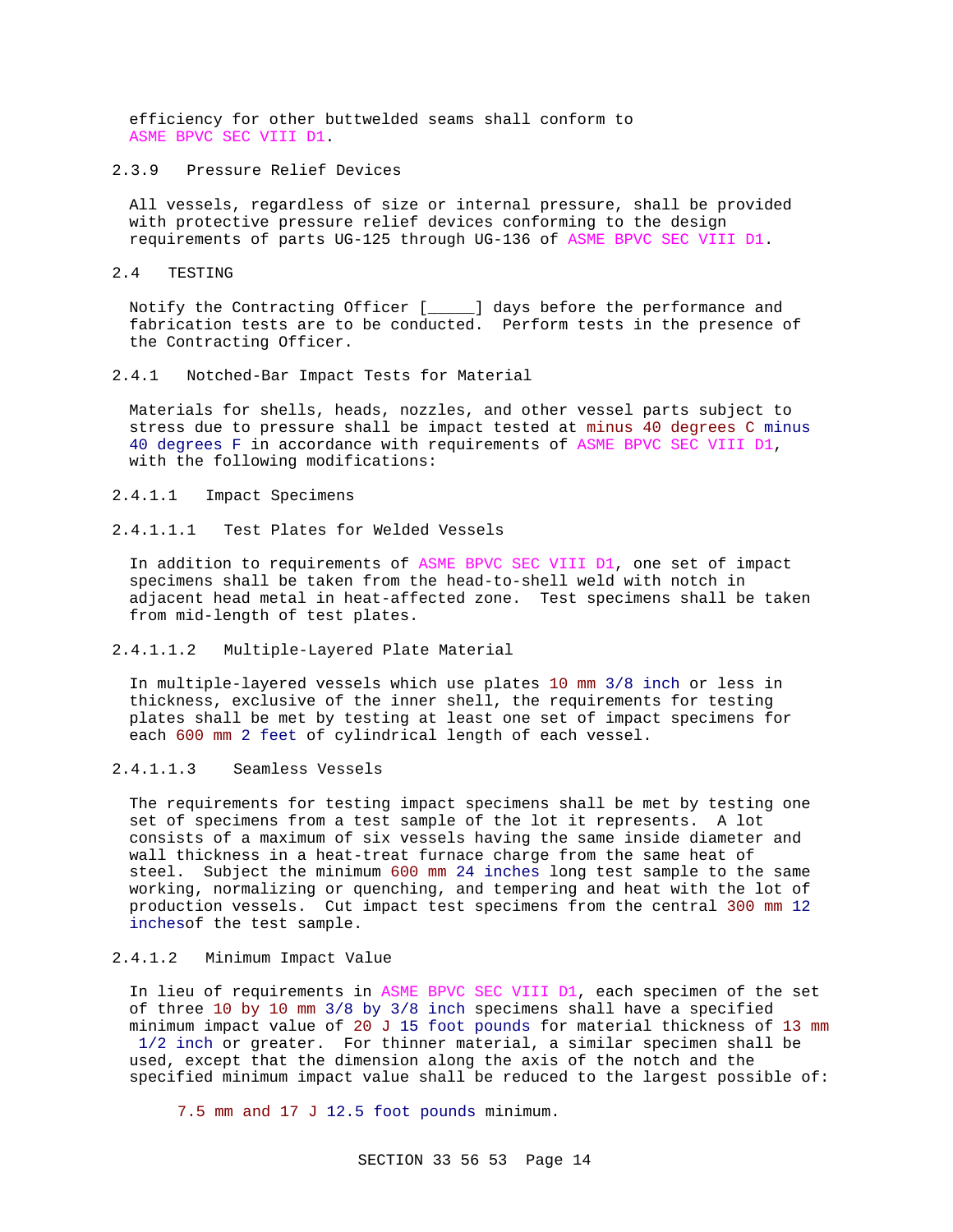5.0 mm and 14 J 10 foot pounds minimum.

2.5 mm and 7 J 5 foot pounds minimum.

If the value of only one of the specimen is less than the specified value, a retest will be permitted, in which case all three retest specimens shall have an impact value of not less than the specified value.

- 2.4.1.3 Additional Tests of Welded and Seamless Vessels
	- a. Materials and weld metal shall be tested at the lowest temperature at which pressure will be applied to the vessel, or the design temperature, whichever is lower, and shall meet the following:
		- (1) Specimen shall be in accordance with ASTM A370 for Charpy Impact Test.

| Size of Speciment                                                                                                                                                                                                       | Base Metal and<br>Heat-Affected Zone<br>(joules) (foot-pound) | Weld Metal (joules)<br>(foot-pound) |  |  |
|-------------------------------------------------------------------------------------------------------------------------------------------------------------------------------------------------------------------------|---------------------------------------------------------------|-------------------------------------|--|--|
| $10 \text{ mm} \times 10 \text{ mm}$                                                                                                                                                                                    | 41 30                                                         | 34 25                               |  |  |
| $10 \,$ mm $\times 7.5 \,$ mm                                                                                                                                                                                           | 34 25                                                         | 27, 20                              |  |  |
| $10$ mm $\times$ 5 mm                                                                                                                                                                                                   | 27 20                                                         | 22 16                               |  |  |
| $10 \,$ mm $\times$ $2.5 \,$ mm                                                                                                                                                                                         | 14 10                                                         | $11 \quad 8$                        |  |  |
| If the value of only one of the specimens is less than the specified value,<br>a retest will be permitted, in which case all three retest specimens shall<br>have an impact value of not less than the specified value. |                                                               |                                     |  |  |

(2) Minimum values are as given below:

- b. For welded vessels, one set of Charpy Tests shall be made with notch located in base metal at least 50 mm 2 inches from weld, one set with notch located in heat-affected zone of shell, and one set with notch located in weld metal.
- c. For seamless vessels, tests shall be performed on base metal only, in the same quantities as required above for seamless vessels.
- 2.4.2 Mechanical Property Tests

# 2.4.2.1 Welded Vessels

Two tension tests and one bend test shall be made from each parent plate as rolled from a slab or ingot. Plates which are quenched and tempered by steel supplier shall be tested by performing one bend test from each parent plate as rolled from a slab or ingot, and two tension tests from each plate as heat-treated. In addition, one tension test shall be made on each quenched and tempered plate used for vessel shells and heads when the heat-treatment is performed by fabricator.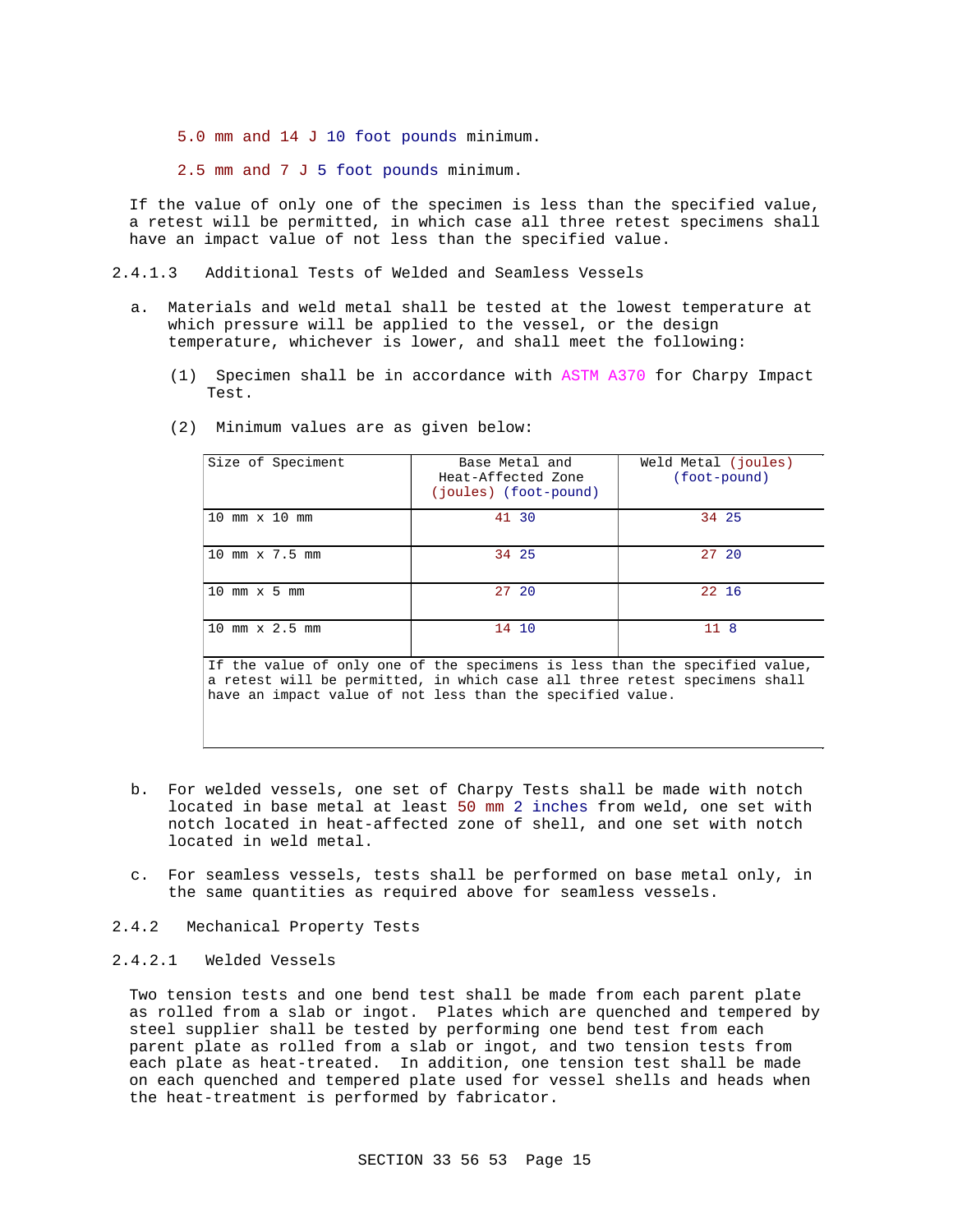### 2.4.2.2 Seamless Vessels

One impact specimen tension test shall be made from test sample for each lot. Test specimen shall be taken from the central 300 mm 12 inches of test sample.

#### 2.4.3 Hydrostatic Testing

Hydrostatic testing shall be performed after fabrication and heat treatment. Pressure vessels and manifolds shall be hydrostatically tested in accordance with ASME BPVC SEC VIII D1, except that holding time at test pressure shall not be less than 6 hours.

# 2.5 INSPECTION AND REPAIR OF DEFECTS

#### 2.5.1 Personnel Qualifications

Radiographic, liquid penetrant and magnetic particle inspections of buttwelded pipe joints and welded vessels listed below shall be performed by personnel qualified in accordance with applicable portion of ASME BPVC SEC V as appropriate. Certified test results shall be submitted by the reviewing inspector. Submit test reports for radiographic, magnetic particle, liquid penetrant, impact, and hydrostatic tests performed to prove compliance with specified criteria, upon completion and testing of the installed system.

### 2.5.2 Radiography of Buttwelded Pipe Joints

Buttwelded pipe joints shall be radiographed 100 percent. Radiographic technique and interpretation shall conform to ASME B31.3, except as modified. The negatives and interpretation report shall be submitted for examination within 24 hours after taking radiographs. Unacceptable areas of joints shall be cut out, remade, and reradiographed. The negatives shall be accessible for examination by the Contracting Officer.

#### 2.5.3 Radiography of Welded Vessels

Extent of radiography shall be based on joint efficiencies used for design purposes. Radiographic technique and interpretation shall conform to ASME BPVC SEC VIII D1. Radiographic film shall be the fine grain or extra fine type. Radiographic negatives and interpretation shall be submitted for approval at fabricator's plant. Unacceptable welds shall be repaired and reradiographed. A complete set of radiographs and records for each vessel or vessel part shall be retained by the manufacturer until the Manufacturer's Data Report has been signed by the inspector.

#### 2.5.4 Magnetic Particle Inspection

Except for inside surface of closing girth seam, accessible surfaces of welds, including all layers of multiple-layered or banded vessels, shall be magnetic-particle inspected during fabrication in accordance with ASTM E709, using dc direct probe only. In addition, inspection of accessible outside surface of welds shall be made after hydrostatic testing. Swaged ends of seamless vessels shall be magnetic-particle inspected after forming and heat treatment. Cracks shall be repaired. Linear defects, except linear inclusions not exceeding 6 mm 1/4 inch for thicknesses up to 19 mm 3/4 inch, 8 mm 1/3 inch for thicknesses 19 mm 3/4 inch to 57 mm  $2-1/4$  inches, and 19 mm  $3/4$  inch for thicknesses over 57 mm 2-1/4 inches, shall be repaired.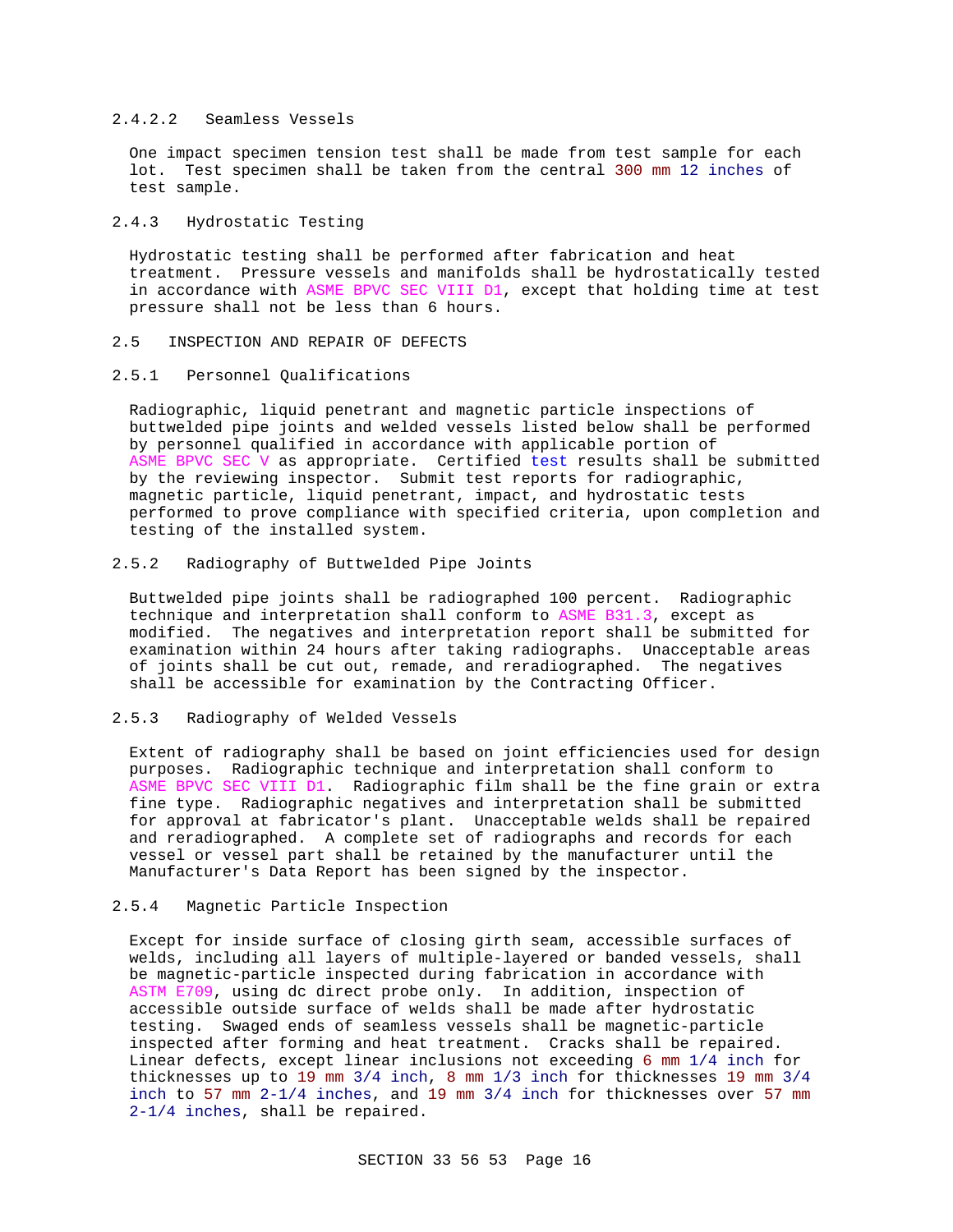#### $2.5.5$ Inspection for Laminations

Laminations found at edges of plates shall be chipped or ground out to depth of the lamination or 13 mm 1/2 inch, whichever is less, and the resulting groove shall be repaired by welding. Linear defects 75 mm 3 inches or less in length which are parallel to plate surface shall not be considered as laminations and are acceptable. Linear defects over 75 mm 3 inches in length which are parallel to plate surface shall be considered as laminations and shall be repaired.

#### $2.5.6$ Dye Penetrant Inspection

Piping and seal welds shall be liquid-penetrant inspected at the root and final weld layers. Cracks and linear indications, except minor inclusions, shall be eliminated. Inspection procedure shall be in conformance with ASTM E165/E165M.

#### $2.5.7$ Repair of Defects

Defects shall be repaired in accordance with approved procedures. Wherever a defect is removed and repair by welding is not required, affected area shall be blended into the surrounding surface so as to avoid sharp notches, crevices, or corners. After a defect is removed, and prior to making repairs, the area shall be examined by suitable methods to ensure that the defect has been eliminated. After repairs have been made, the repaired area shall be re-examined by the same methods that were originally required for the area. Any indication of a defect shall be regarded as a defect unless reevaluation by nondestructive methods and/or by surface conditioning shows that no unacceptable defect is present.

### 2.6 CLEANING

Submit a certified record of satisfactory cleaning of similar vessels or a record certifying not less than 2 years of experience in chemical cleaning to similar standards and for similar service. No organization performing cleaning will be considered qualified unless such proof of cleaning experience is submitted.

#### $2.6.1$ Internal Cleaning

# NOTE: If this specification is used for the procurement of vessels, but not for installation, the time of final inspection will be revised.

Internal surfaces of each vessel and manifold shall be cleaned until permissible contamination limits are complied with and then shall be dried and protected. Cleaning procedures as necessary to comply with permissible contamination limits specified shall be employed. Cleaning, except during fabrication, shall be performed at place of manufacture or at installation site. Cleaning solvents that contain chlorine shall not be used on stainless steel vessels. Inspection and tests will be witnessed by the Contracting Officer at time of final acceptance.

#### $2.6.2$ Permissible Contamination Limits

####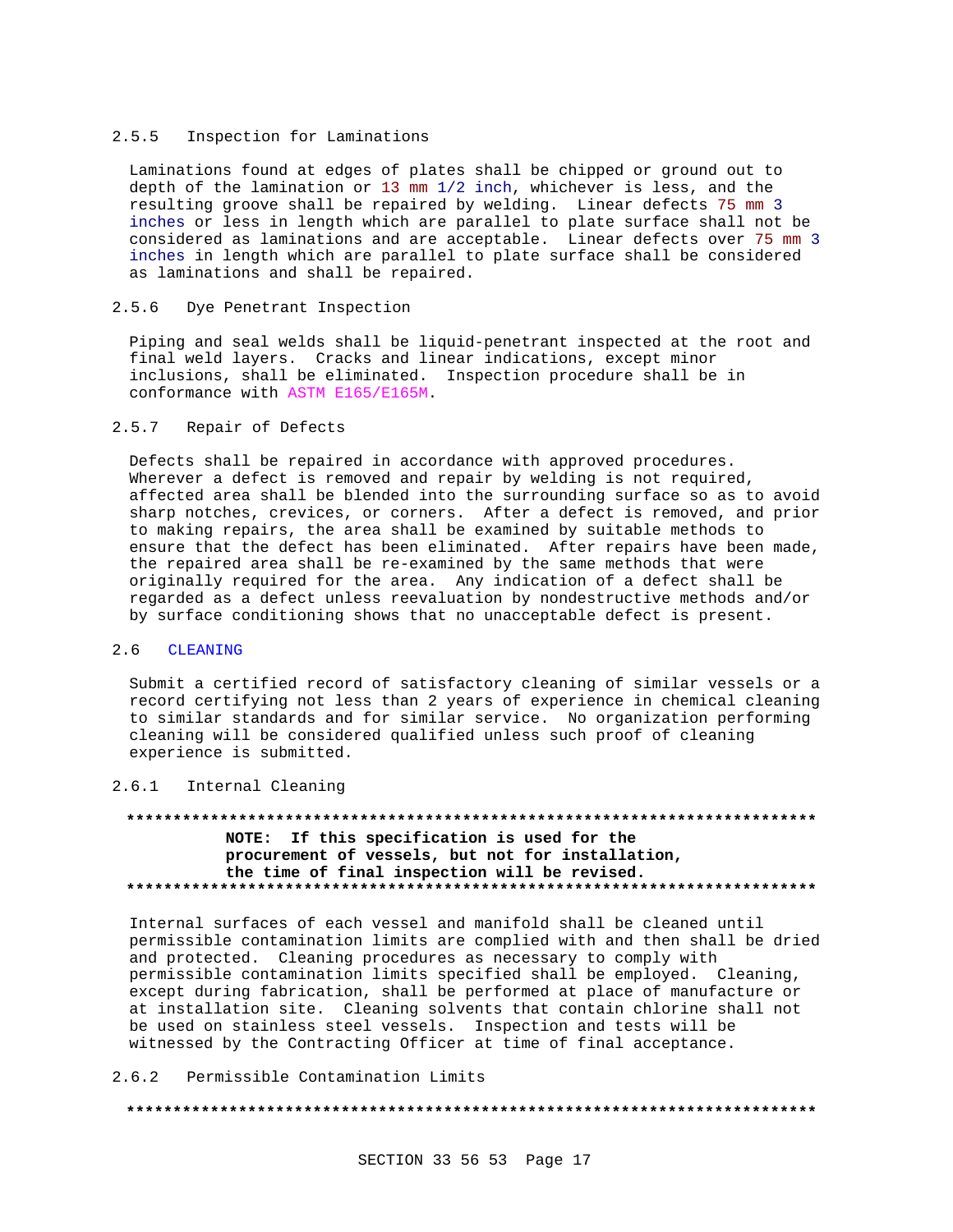**NOTE: Each individual vessel and its application has to be considered from the standpoint of the control system and end use of the product. Permissible contamination limits will be inserted to suit requirements. The limits specified will not be more stringent; for economical reasons, the limits will be relaxed wherever possible. \*\*\*\*\*\*\*\*\*\*\*\*\*\*\*\*\*\*\*\*\*\*\*\*\*\*\*\*\*\*\*\*\*\*\*\*\*\*\*\*\*\*\*\*\*\*\*\*\*\*\*\*\*\*\*\*\*\*\*\*\*\*\*\*\*\*\*\*\*\*\*\*\*\***

Permissible contamination limits for vessels and manifolds shall not exceed the following:

- a. No hydrocarbon as evidenced by visual and ultraviolet light inspections.
- b. No solid or fibrous particle concentration greater than [54] [\_\_\_\_\_] mg/square m [5] [\_\_\_\_\_] mg/psf as measured in effluent on final rinse or [10] [\_\_\_\_\_] ppm by weight of sample.
- c. No particles greater than [150] [\_\_\_\_\_]-micrometer size.
- d. No fibers greater in size than [150] [\_\_\_\_\_]-micrometer diameter by [1,000] [\_\_\_\_\_\_]-micrometer length.
- 2.6.3 Miscellaneous Requirements
- 2.6.3.1 Nominal-Rated Filters

Filters shall remove 98 percent by weight of particles whose two smallest dimensions are greater than openings in filter media. Filters made by powder metallurgy processes shall not be used.

# 2.6.3.2 Clean Water

Water shall be color free and shall contain no visible suspended particles or hydrocarbons.

### 2.6.3.3 Dry Air

Air shall be oil-free air which has been processed through a dehydrator so that the dew point is minus 53 degrees C minus 63.5 degrees F at 101 kPa (one atmosphere) one atmosphere or a maximum of 26.3 ppm water vapor by volume.

# 2.6.3.4 Nitrogen

Nitrogen must have been filtered through a 40-micrometer absolute-rated filter with an element constructed of stainless steel dutch twill weave. Filter shall be cleaned so as not to contaminate the system in excess of filter rating.

## 2.6.3.5 Hydrocarbon

Hydrocarbon must be a combustible compound containing carbon and hydrogen.

### 2.6.3.6 Solid Particle

Solid particle shall be solid material which cannot be classified as a fiber. Size of a solid particle shall be determined by longest dimension.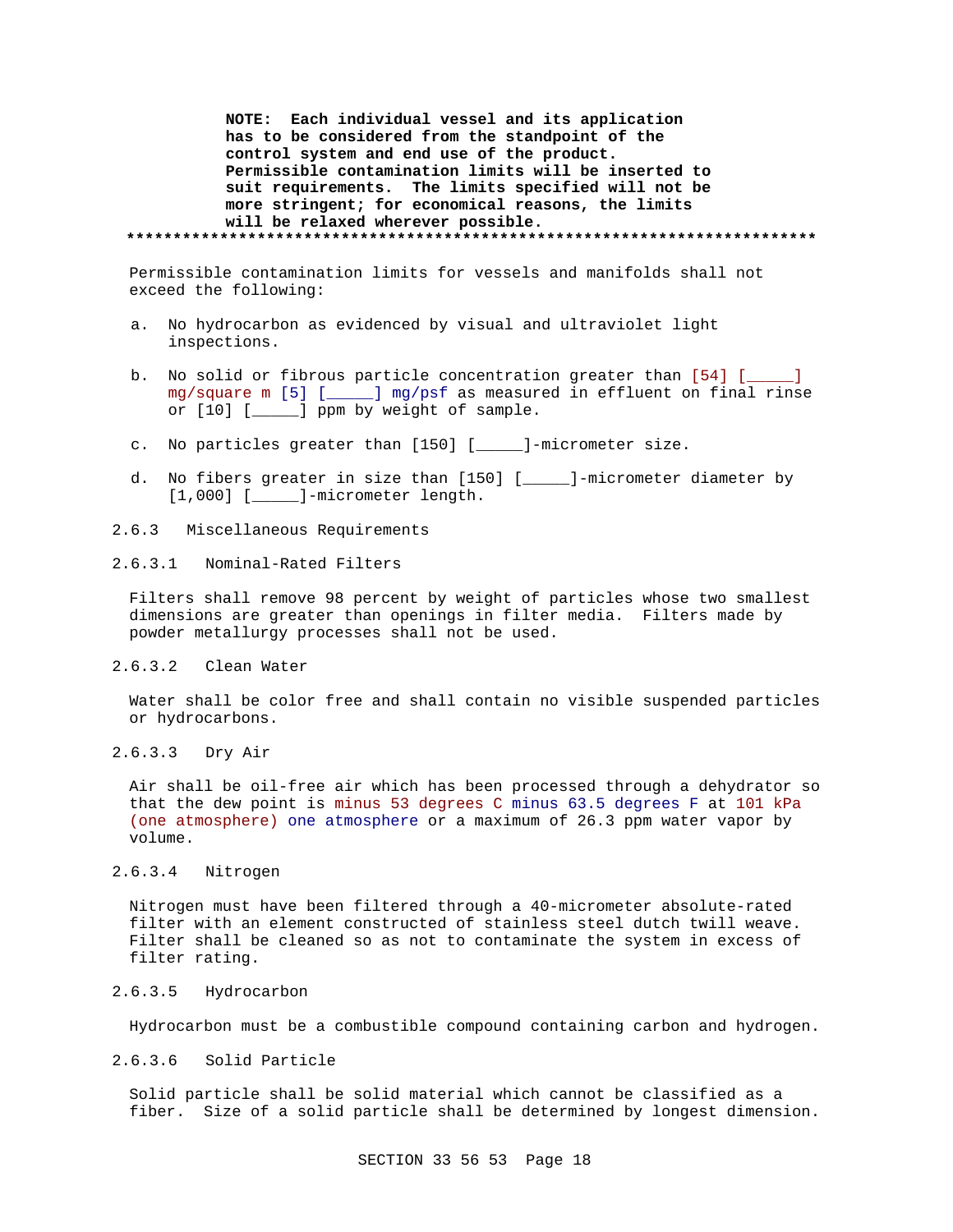#### 2.6.3.7 Fiber

Fiber shall be a threadlike structure composed of any material.

### 2.6.3.8 White Metal

"White metal" shall have surface of a gray white, uniform metallic color. Surface, when viewed without magnification, shall be found free of visible mill scale, rust, corrosion, oxides, paint, or other foreign matter.

#### 2.6.4 Cleaning Procedures

Cleaning procedures shall be as follows, and additional procedures shall be employed as necessary to comply with the permissible contamination limits.

#### 2.6.4.1 Cleaning During Fabrication

During vessel fabrication, surfaces and welds of vessels and manifolds which will be exposed to gas shall be thoroughly cleaned to white metal. Wire brushes used on stainless steel shall be of stainless steel. Grinding discs that have been used on carbon steel shall not be used on stainless steel vessels. Descaling may be accomplished prior to welding of final seam. When performed after cleaning, stress relieving shall be performed using an inert gas within the vessel.

#### 2.6.4.2 After Cleaning

After cleaning, surfaces shall be treated to inhibit rust.

2.6.5 Drying

Drying of vessels shall be by heating or vacuum evacuation. Manifolds shall be dried by purge with gaseous nitrogen or dry air at a minimum of 60 degrees C 140 degrees F. Vessels and manifolds shall be considered dry when the dew point apparatus shows that the purging medium has a dew point no higher than the dew point of influent gas which is not above minus 53 degrees C minus 63.5 degrees F at 101 kPa (one atmosphere) one atmosphere or 26.3 ppm water vapor by volume. If vacuum evacuation is used, vessel shall be considered dry when pressure is maintained at 1.69 kPa (0.5 inch of mercury absolute) 0.5 inch of mercury absolute for a minimum of 5 minutes at a temperature of 15.6 degrees C 60 degrees F or higher temperature or at such lower pressure which is 96 percent of the vapor pressure of water for the vessel temperature. For example, for a vessel at 4 degrees C 40 degrees F a pressure of 804 Pa (0.238 inch of mercury absolute) 0.238 inch of mercury absolute shall be maintained for 5 minutes. Dry gas used for purging and drying shall be filtered through a

10-micron nominal rated filter.

### 2.6.6 Testing of Cleaned Vessels and Manifolds

Tests during or after cleaning shall be conducted so as not to contaminate vessels or manifolds. Should testing contaminate vessels and manifolds, recleaning shall be performed.

### 2.6.7 Inspection

Each vessel and manifold shall be inspected for compliance with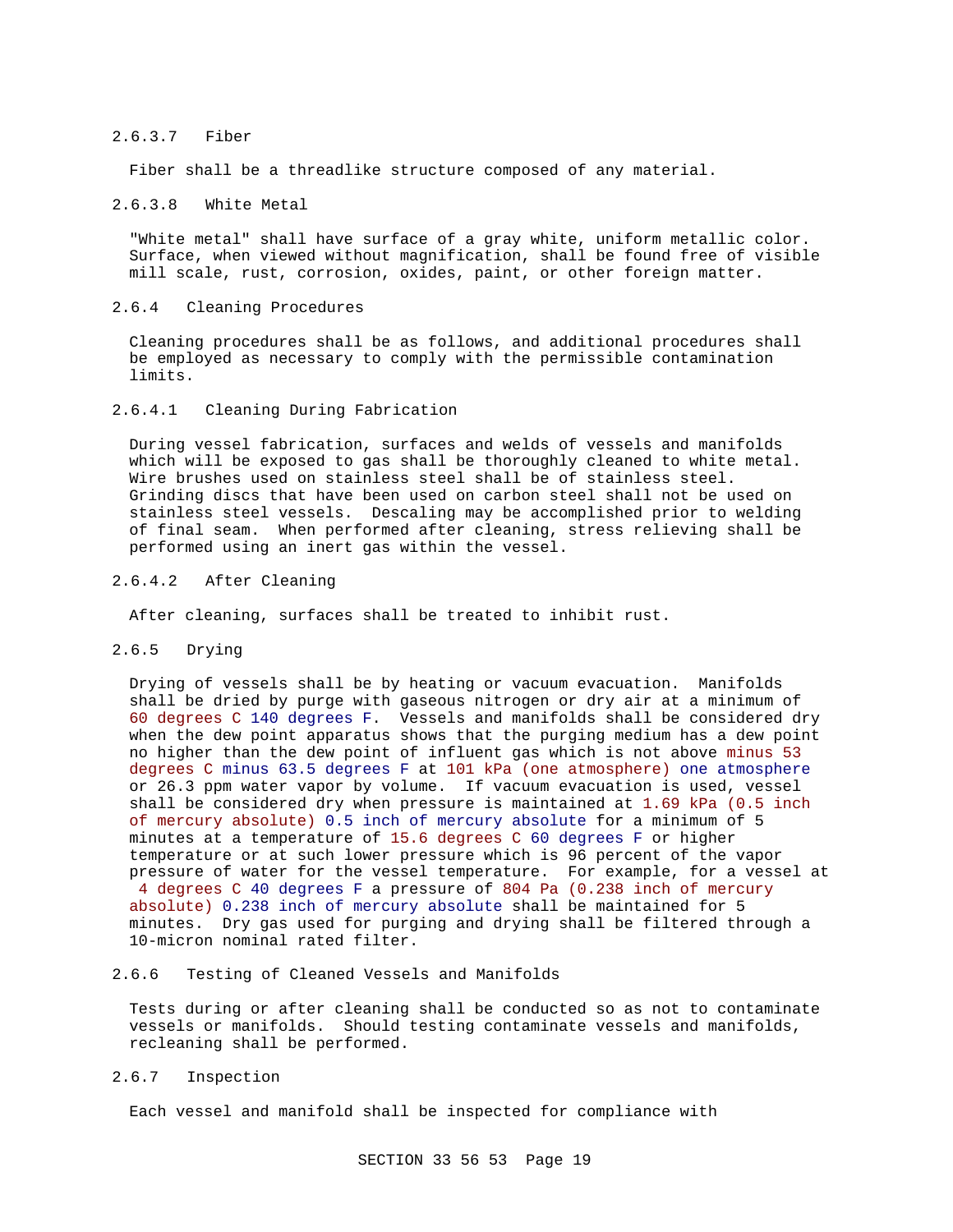permissible contamination limits specified herein. Certified results of such inspections shall be submitted for approval. Inspections, tests, and sampling shall be performed in the order listed below. Any vessel or manifold which is rejected in any one of these inspection procedures shall be recleaned or reworked to the extent necessary to meet requirements specified.

# 2.6.7.1 Inspection No. 1, Final Rinse

During final rinse and prior to drying operation, a 1-liter sample of effluent shall be examined by Millipore method or equivalent method in accordance with SAE AS598. For this purpose, rinse shall be performed using clean water and a pressure spray nozzle on interior surfaces to ensure dislodgement of particles. Effluents containing contamination in excess of permissible contamination limits shall be cause for recleaning and reinspection.

2.6.7.2 Inspection No. 2, Visual

Vessels and manifolds shall be examined for evidence of corrosion products including rust, metal chips, scale, weld scale, oil, grease, paints, preservatives, decals, or other foreign matter. Special devices such as inspection mirrors or bore scopes shall be used to visually examine inaccessible areas of vessels or manifolds. Contamination in excess of permissible contamination limits shall be cause for recleaning and reinspection.

2.6.7.3 Inspection No. 3, Ultraviolet Light

Visual inspection with aid of an ultraviolet light shall be accomplished on accessible surfaces to determine the presence of petroleum type hydrocarbons. Wipe pads shall also be inspected by ultraviolet light. Inspectors shall be qualified to use the ultraviolet light. Contamination in excess of permissible contamination limits shall be cause for recleaning and reinspection. Ultraviolet light used for this inspection and light-intensity meter shall conform to the following:

- a. Light source shall be 100-watt spot mercury and bulb 250 to 370 nanometers (2500 to 3700 Angstrom units) 2500 to 3700 Angstrom units.
- b. Transformer shall meet the recommendations of bulb manufacturer.
- c. Filter shall be approximately 127 mm 5 inches in diameter, convex and round.
- d. Bulb shall be replaced when intensity of ultraviolet light through filter is less than 550 microwatts per square centimeter when measured 600 mm 24 inches from outside surface of filter, or after 500 hours of use, whichever occurs first.
- 2.6.7.4 Inspection No. 4, Wipe Test

Wipe test shall be made at each end of each cleaned section of pipe and on interior surfaces of vessels and manifolds which are accessible with a probe. Clean filter paper shall be used. Interior surfaces are to be wiped on a random basis or as indicated by the results of visual inspection. Test shall consist of a linear movement of filter paper over a distance approximately 600 mm 2 feet long when large areas are being tested. Smaller areas, such as manifold ends, shall receive a full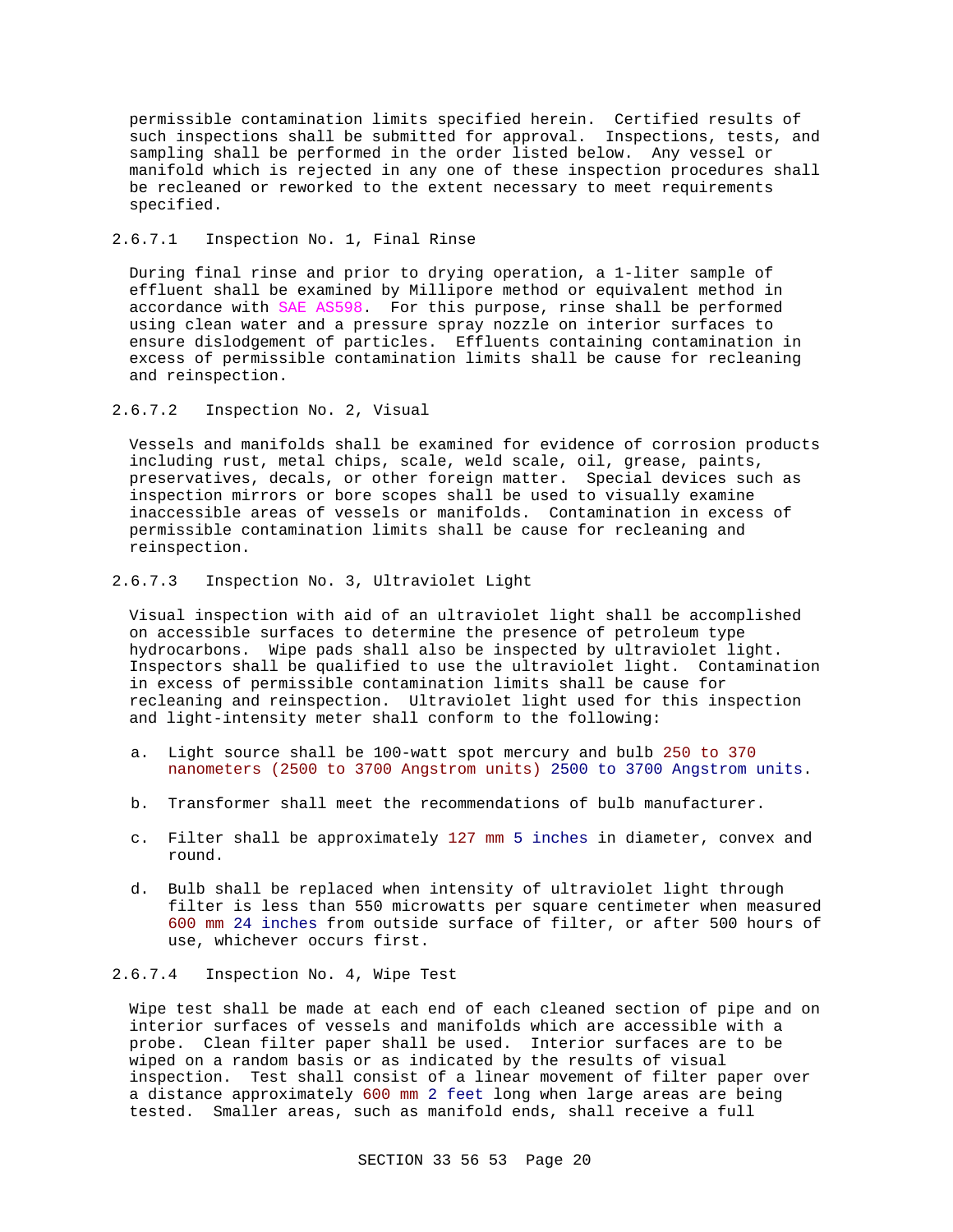circular wipe. Filter paper shall then be examined under clean-room conditions. Contamination in excess of permissible contamination limits shall be cause for recleaning and reinspection.

#### $2.7$ SEALING

#### $2.7.1$ Seals

Vessels and manifolds shall be sealed immediately after passing the cleaning inspections. Seals shall be tight enough to prevent contamination and shall be protected so that they will not be broken or warped. Tape for sealing procedures shall not leave any residue on connections when removed.

#### $2.7.2$ Flanged Openings

# NOTE: Comparable type closures will be specified for other type connections.

Flanged openings shall be sealed with a suitable full-face blank gasket 3.2 mm 1/8 inch thick or disk at least 1.6 mm 1/16 inch thick consisting of polytetrafluorethylene or other nonflammable, noncontaminating material and a bolted blank flange of aluminum or corrosion-resisting steel at least 6 mm 1/4 inch thick. Stainless steel bolts shall be used in contact with stainless steels. Cadmium-plated bolts maybe used in contact with aluminum but shall not be used in contact with stainless steels. A bolt correctly torqued to correspond to particular blank flange and gasket design shall be placed in each bolt hole. Gaskets and flanges shall be cleaned as specified.

#### $2.7.3$ Threaded Openings

Threaded openings shall be sealed with appropriately cleaned caps or plugs made of corrosion-resisting steel.

#### $2.8$ CERTIFICATE

Certificate of inspection indicating conformance to requirements specified shall be attached to each item. Certificate shall show the date of inspection and the signature of the Contractor's inspector.

#### $2.9$ PRESSURIZING

Vessels shall be pressurized to 103 kPa 15 psig with nitrogen immediately following cleaning inspections and sealing of vessels. Vessels shall be maintained at positive pressure up to and during the time of final acceptance. Vessels shall be equipped with a shutoff valve and gauge for pressurizing. The gauge shall be capable of 103 kPa 15 psig minimum with 10 kPa 1.5 psig increments between 0 to 34 kPa 0 to 5 psig. A protective metal cover shall be provided around the gauge and valving. Complete loss of pressure shall be cause for reinspection and recleaning as necessary to meet permissible contamination limits by and at the expense of the Contractor.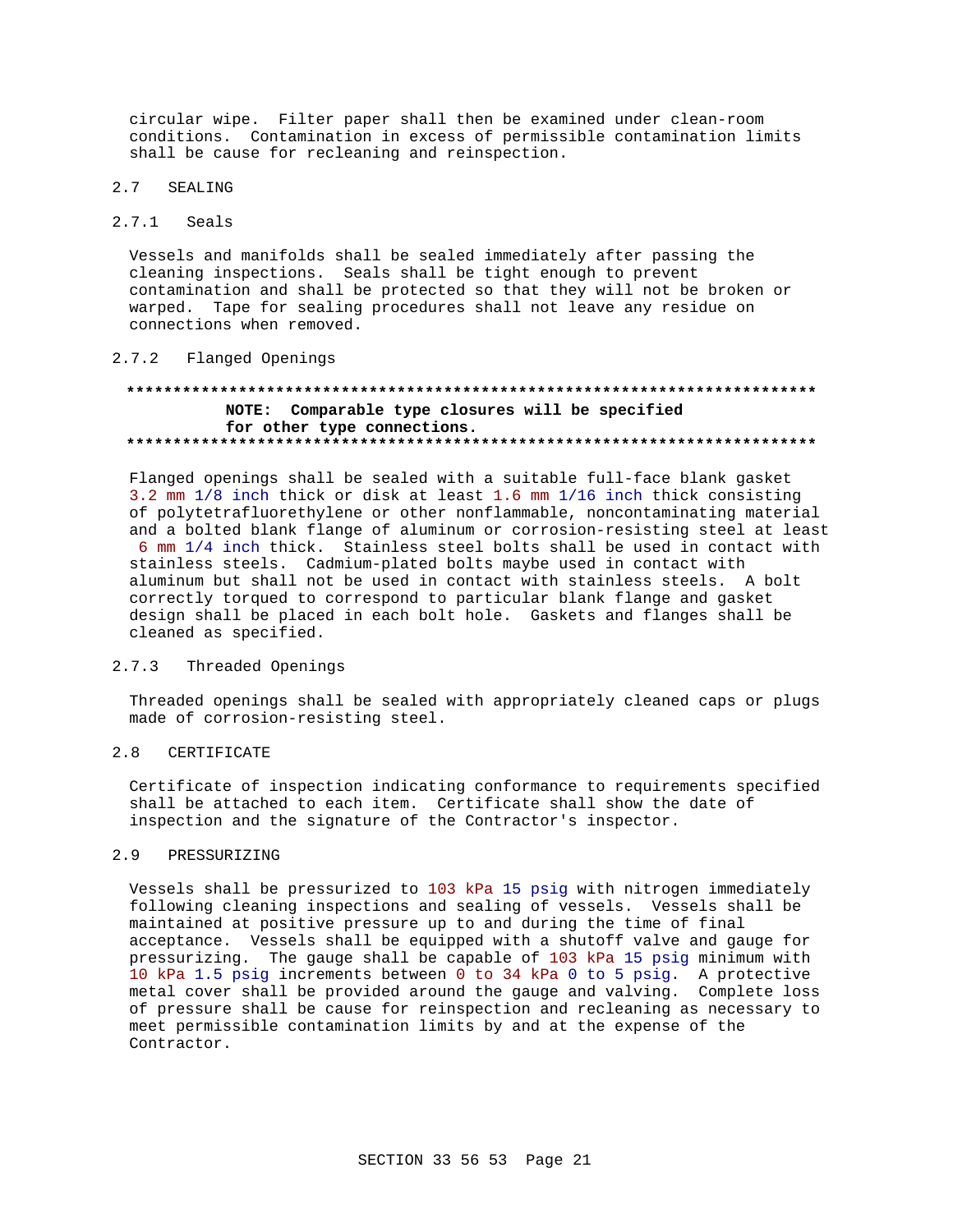#### 2.10 PAINTING

# 2.10.1 Exterior Surfaces

Exterior surfaces of all vessels, including supports but excluding stainless steel surfaces, shall be cleaned and painted in the shop. Abraded or corroded spots shall be wire brushed and touched up with the same material as the paint coat.

# 2.10.2 Cleaning and Preparation of Surfaces

Exterior surfaces shall be cleaned before applying paint. Oil, grease, dirt, loose dust, loose mill scale, and other foreign substances shall be removed. Removal of oil and grease shall be accomplished before mechanical cleaning is started, using mineral spirits or other paraffin-free solvents having a flash point higher than 37 degrees C 100 degrees F. Cleaning shall be accomplished with clean cloths, fluid emulsions, steam, flame cleaning, high-speed power wire brushing, blast cleaning, or other approved methods. Use of chipping tools that produce cuts, burrs, and other forms of excessive roughness will not be permitted. Tight mill scale that cannot be removed by applying a sharp knife to any edge and minor amounts of residual rust not removable except by thorough blast cleaning will be permitted.

### 2.10.3 Painting of Surfaces

A primer coat of paint conforming to SSPC Paint 25 shall be applied to exterior surfaces of the vessel. Vessel shall be finished with two coats of gray enamel conforming to SSPC Paint 21. Paint shall be applied under dry and dust-free conditions when an ambient temperature is not below 4 degrees C 40 degrees F. Painting shall be done so as to produce an even film of uniform thickness. The three-coat paint system shall be applied so that their dry film thickness at any point shall be not less than 0.10 mm 4.0 mils, with the primer having a minimum dry film thickness of 0.04 mm 1.5 mils. Edges, corners, crevices, and joints shall be thoroughly cleaned and painted.

#### PART 3 EXECUTION

#### 3.1 FOUNDATIONS

Foundations shall be designed by the Contractor. Design shall be based on the soils investigation provided by the Government. Any additional information required shall be specified by the Contractor and obtained by the Government. Foundations for the pressure vessel [and manifold] shall be constructed of [21] [\_\_\_\_\_] MPa [3000] [\_\_\_\_\_] psi concrete, reinforced where necessary, and constructed in conformance with the applicable requirements of Section 03 30 00 CAST-IN-PLACE CONCRETE, except as shown or specified herein.

# 3.1.1 Excavation, Filling, and Grading

Excavating, filling, and grading shall conform to the applicable requirements of Section 31 00 00 EARTHWORK.

3.1.2 Anchor Bolts

Anchor bolts shall be set accurately and shall be of adequate length to install the pressure vessel. When embedded in concrete, anchor bolts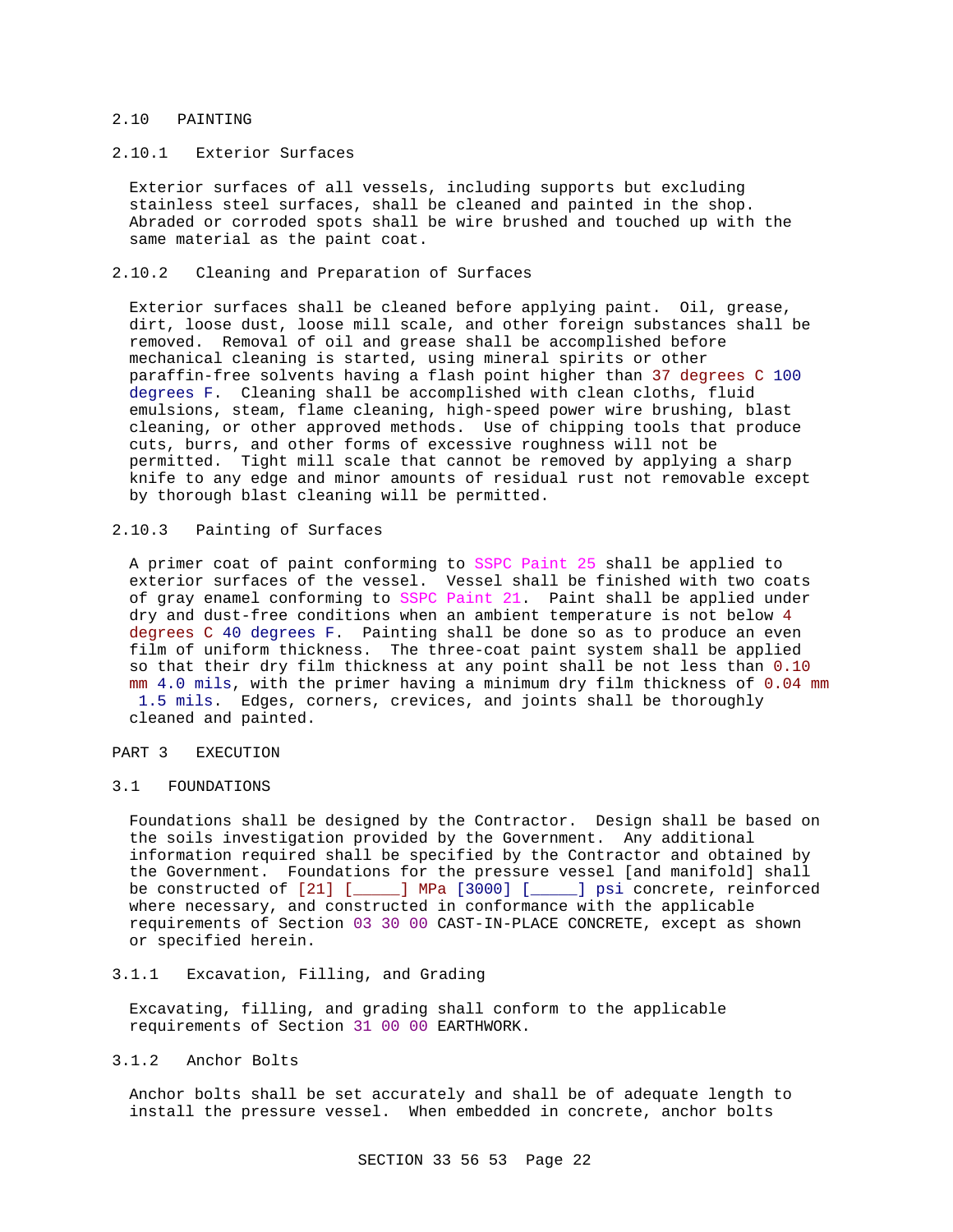shall be provided with plates welded on the head and shall be protected against damage until the equipment is installed.

# 3.2 INSTALLATION

Submit drawings showing the locations of weld seams, sizes and types of welds, piping arrangements, nozzle reinforcement, method of nozzle attachment, plate and head thicknesses, vessel weights, details of gas relief holes in multiple-layered shells, lifting lugs [manways] [details of drains and vents] details required for fabrication of the vessels, and a complete list of materials. Include design calculations for vessels and manifolds with the drawings, including chemical composition and mechanical properties of the steels used, and including reference to ASME BPVC SEC VIII D1. Loading, lifting, shipping, unloading, field testing, and installation instructions, prior to completion of fabrication. [Installation drawings for piping manifolds showing field piece markings.] [The pressure vessel foundation design drawings.]

### 3.2.1 Equipment

All tanks and equipment shall be installed in accordance with fabricator's instructions and recommendations. All vessels shall be bolted in place on concrete foundations. Care shall be exercised during the placement of vessel on foundation so as not to scratch or dent vessel, or crack foundation.

# 3.2.2 Piping

All interconnecting piping shall be assembled in accordance with fabricator's drawings and instructions. All piping shall conform to the requirements of ASME B31.3. Adequately support interconnecting piping to avoid producing large stresses on the pipe or the vessel nozzles. Pipe hangers and supports shall conform to MSS SP-58. Piping supports shall allow for movement of the pipe from thermal expansion or contraction. Pipe support spacing and installation shall conform to the requirements of MSS SP-58.

# 3.3 FIELD TESTING

Upon completion of all related work and prior to acceptance, subject the pressure vessel and associated piping and instrumentation to a pressure test to demonstrate system performance. Notify the Contracting Officer [*\_\_\_\_\_*] days prior to conducting the test. The Contracting Officer shall be present during the testing.

### 3.3.1 Testing Materials

Furnish all equipment, instruments, materials, and personnel required to perform the test. The Government will supply the utilities to perform the test such as [nitrogen,] [water,] [and] electric power.

# 3.3.2 Procedure

The test medium shall be clean, dry nitrogen. Piping test pressure shall be not less than 1.2 nor more than 1.5 times the design pressure. The test pressure shall be continuously maintained for a minimum of 10 minutes, and the required test procedure shall be in accordance with ASME B31.3. To pass the pressure test, the piping system shall show no evidence of leaking at all joints and connections by soap bubble or